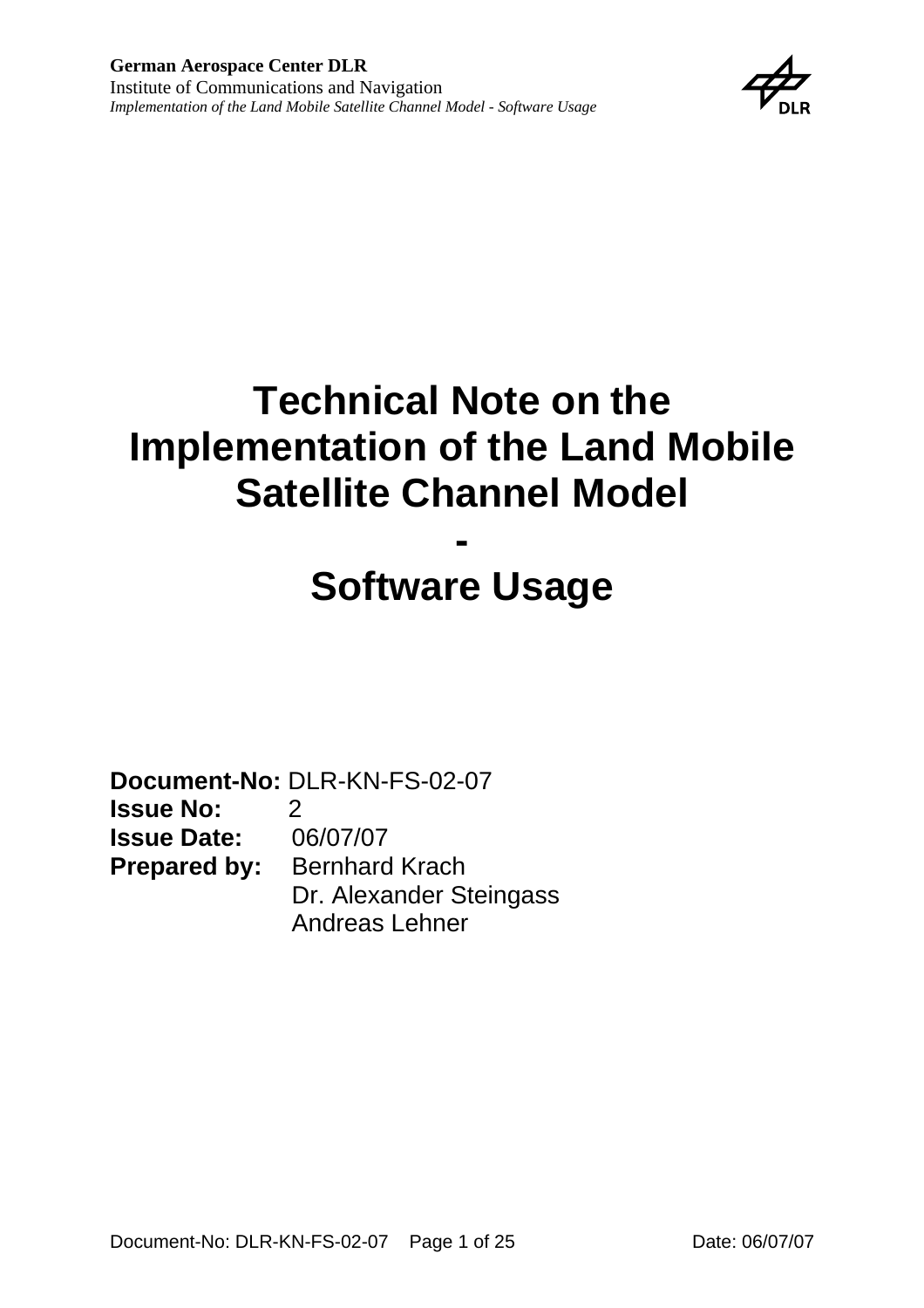

## <span id="page-1-0"></span>**Abstract**

This document contains information related to the software implementation of the Land Mobile Multipath Channel Model (LMSCM). It gives a detailed overview of the model parameters that are accessible for the user of the LMSCM and describes their effects within the artificial LMSCM scenery. Furthermore the document covers handling of the software implementation and describes model input and output variables.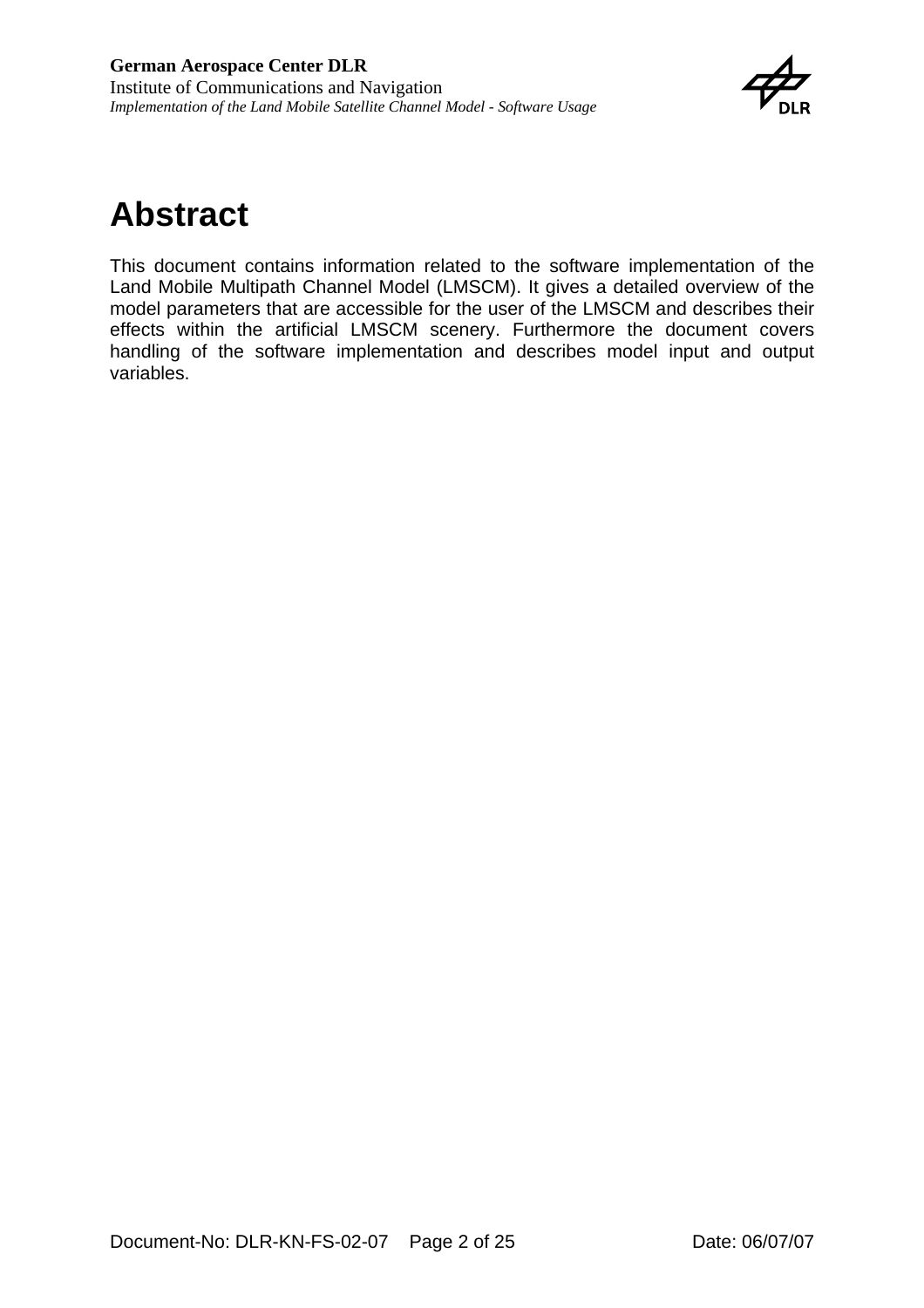

## <span id="page-2-0"></span>**Contents**

|         | <b>Abstract</b>  |  |  |  |  |
|---------|------------------|--|--|--|--|
|         | <b>Contents.</b> |  |  |  |  |
|         |                  |  |  |  |  |
| $2_{-}$ |                  |  |  |  |  |
|         | 2.1.             |  |  |  |  |
|         | 2.2.             |  |  |  |  |
|         | 2.3.             |  |  |  |  |
|         | 2.4              |  |  |  |  |
|         | 2.5.             |  |  |  |  |
|         | 2.6.             |  |  |  |  |
|         | 2.7.             |  |  |  |  |
|         | 2.8.             |  |  |  |  |
| 3.      |                  |  |  |  |  |
|         | 3.1.             |  |  |  |  |
|         | 3.2.             |  |  |  |  |
| 4.      |                  |  |  |  |  |
| 5.      |                  |  |  |  |  |
| 6.      |                  |  |  |  |  |
| 7.      |                  |  |  |  |  |
|         |                  |  |  |  |  |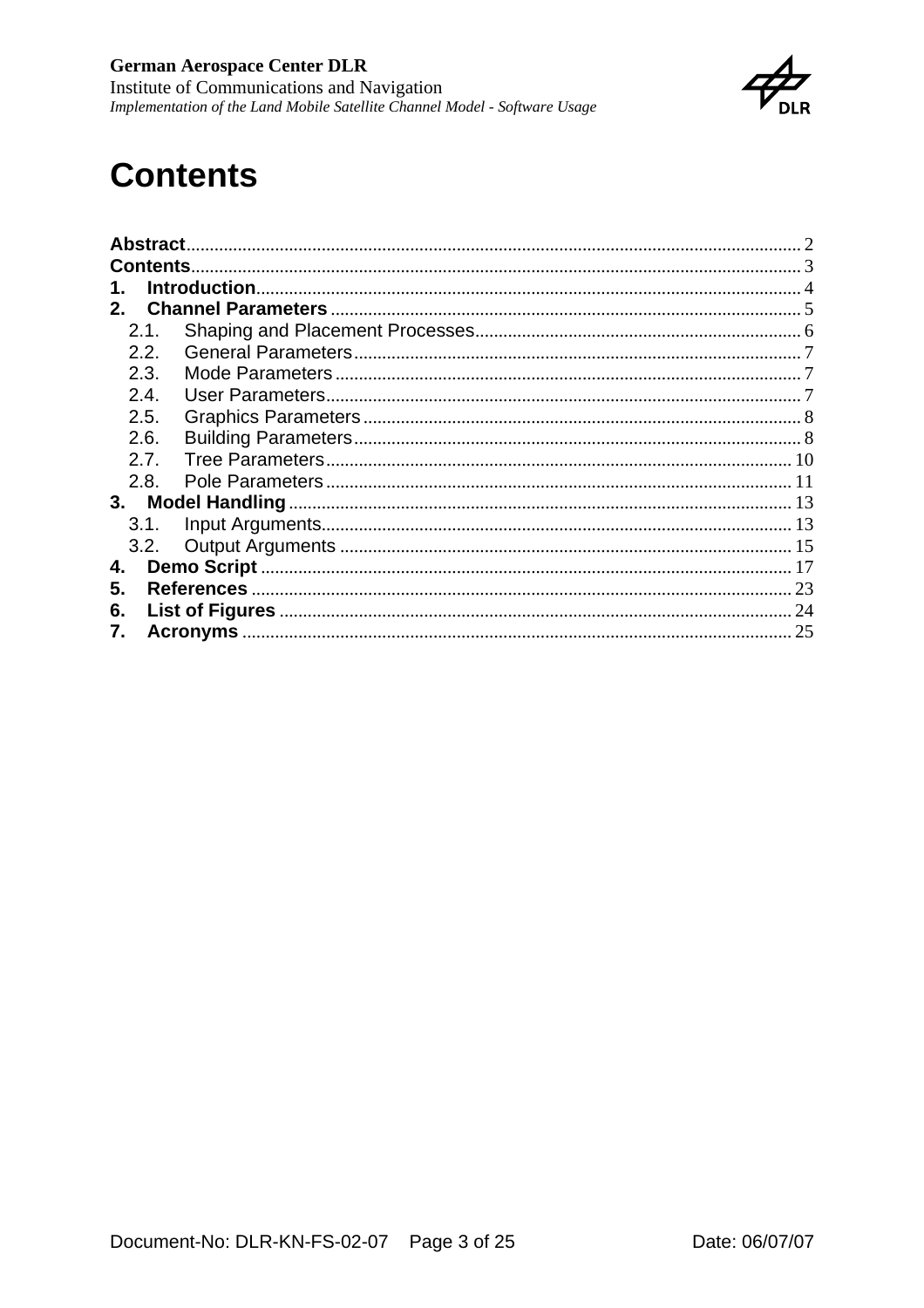

## <span id="page-3-0"></span>**1. Introduction**

In 2002 the German Aerospace Center DLR performed a measurement campaign for the assessment of the Satellite Navigation Land Mobile Multipath Channel (see [\[1\]\)](#page-22-1). Based upon the obtained measurement data a channel model was developed (see [\[2\]\)](#page-22-2). The resulting model is based on both deterministic and stochastic processes within an artificial scenery that has to be parameterised by the model user.

The model was implemented in MATLAB using object orientated programming. For the use of the model the user has to initialize in a first step an object of the class *LandMobileMultipathChannel* with a valid paramter structure *ChannelParams* e.g. by using the following code:

ChannelObject=LandMobileMultipathChannel(ChannelParams);

After that step complex time-variant channel impulse responses can be created by using the associated method *generate*:

[ChannelObject,OutputVariables]=generate(ChannelObject,InputVariables);

The document is organized as follows: Chapter 2 introduces the parameters that have to be assigned within the structure *ChannelParams* and chapter 3 gives a detailed view on the input and output variables. Chapter 4 explains the demo script that is contained in the model implementation.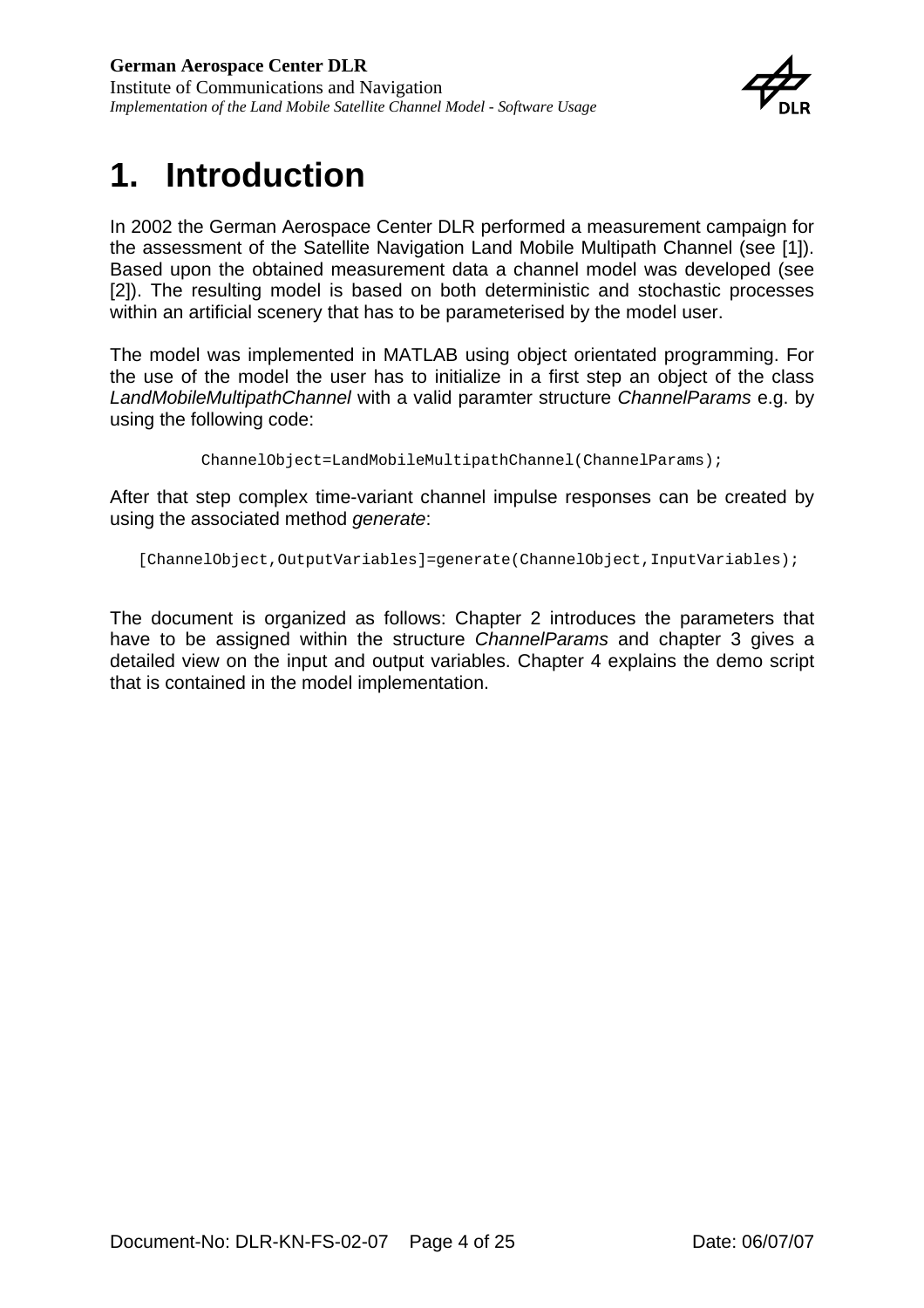

## <span id="page-4-0"></span>**2. Channel Parameters**

The channel parameters are used to parameterize the artificial scenery of the LMSCM. The artificial scenery, wherein the user moves, consists of obstacles, which are house fronts, trees and poles, which are shaped and placed within the scenery by statistical processes that can parameterized by the model user. Once shaped and placed all obstacles have a deterministic behaviour, except for the tree, whose treetop behaviour is modelled by a statistical process.



**[Figure 1: Artificial scenery](#page-22-1)**

The *ChannelParams* struct has to be created as follows:

ChannelParams.*Paramter1*=*ValueParamter1;*  ChannelParams.*Paramter2*=*ValueParamter2;*  : :

:

The main idea behind the user movement within the artificial scenario is that a real user in most cases does move parallel along the road direction. Therefore the user heading in the model is always equal to the direction of the road. Consequently a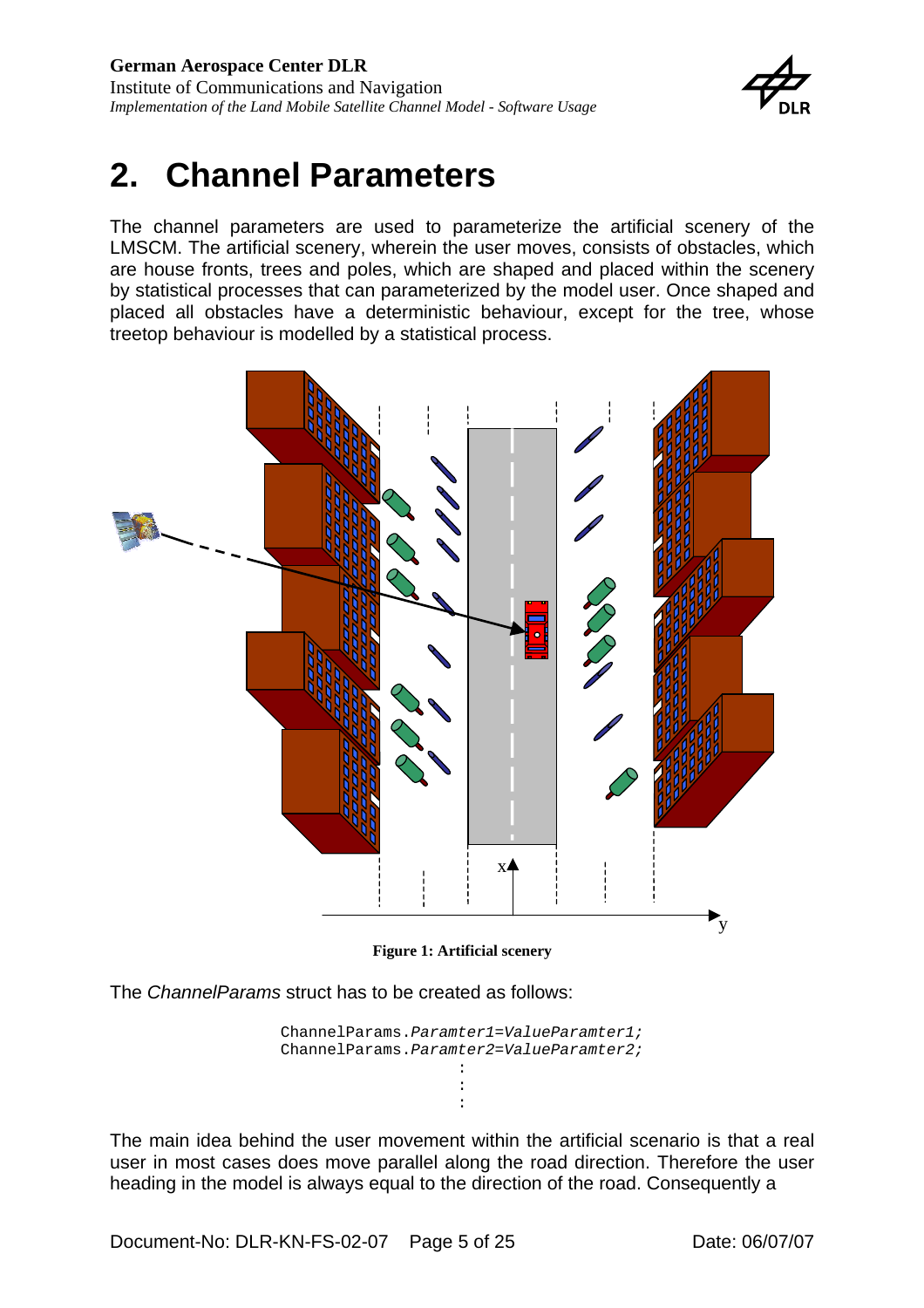

<span id="page-5-0"></span>movement along a turn in the road can be done by simply changing the user heading. The artificial scenarios will then automatically follow this turn.

The necessary model parameter names and their value ranges are listed in the following sections. The model user itself is responsible for setting all numerical parameter values in a physical reasonable range. The model implementation is matched to the parameter setting contained in the demo script in order to approximate the real world behaviour of a certain unique measured scenario as good as possible. There is no guarantee that for another set of parameters the model output describes the real world behaviour of a scenery corresponding to the chosen parameters in a reasonable way. Nevertheless it is expected without guarantee that slight variations of parameter values are possible without loosing too much model performance.

### **2.1. Shaping and Placement Processes**

In general the statistic processes for the shaping and the placement of the obstacles are normal Gaussian distributions characterized by mean and variance

$$
p(x) = \frac{1}{\sqrt{2\pi\sigma^2}}e^{-\frac{(x-\mu)^2}{2\sigma^2}}
$$

Some of the shaping and placement processes in the model are bounded by a minimum and/or a maximum value, what means their probability density function is a conditional probability density of the Gaussian process specified by mean and variance, whereas the condition is that x lies within the specified interval:

$$
p(x \mid x \in [x_{\min}, x_{\max}]) = \tilde{p}(x) = \begin{cases} 0 & x < x_{\min} \\ \frac{1}{C} \cdot \frac{1}{\sqrt{2\pi\sigma^2}} e^{-\frac{(x-\mu)^2}{2\sigma^2}} & x_{\max} \ge x \ge x_{\min} \\ 0 & x > x_{\max} \end{cases}
$$
 with  $C = \int_{x_{\min}}^{x_{\max}} p(x) dx$ 



**Figure 2: Obstacle shaping and placement processes**

Document-No: DLR-KN-FS-02-07 Page 6 of 25 Date: 06/07/07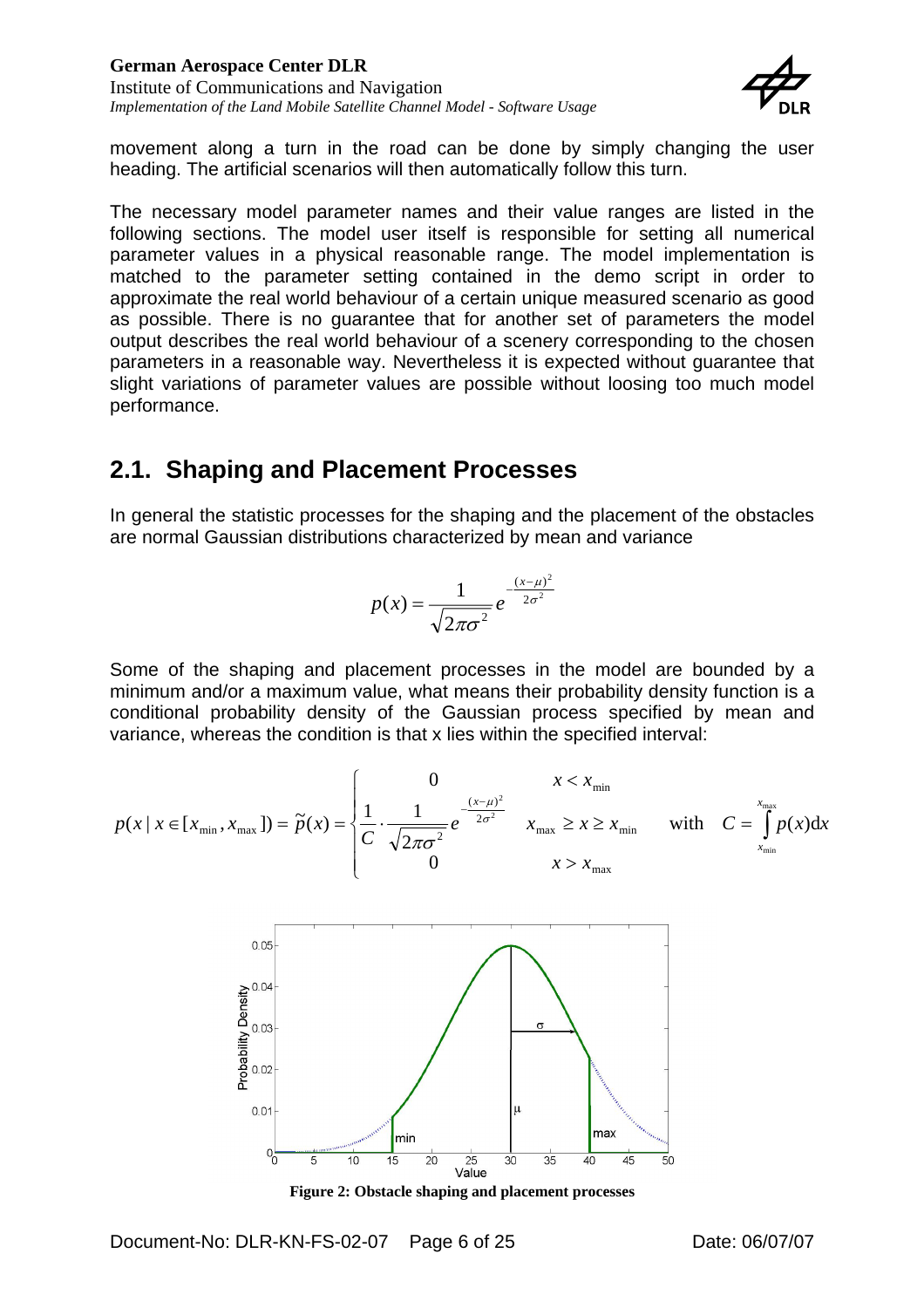

### <span id="page-6-0"></span>**2.2. General Parameters**

| CarrierFreq      |              | [Hz], [0 Inf[   e.g. GPS L1: 1.57542e9 Hz       |
|------------------|--------------|-------------------------------------------------|
| SampFreq         |              | [Hz], [O Inf[   Has to be adjusted with maximum |
|                  |              | user speed in order to fulfill the              |
|                  |              | sampling theorem                                |
| EnableDisplay    | Logical: 0,1 | Not used in the free version                    |
| EnableCIRDisplay | Logical: 0,1 | Enable CIR display                              |

### **2.3. Mode Parameters**

The mode parameters specify the operation mode of the LMMCM implementation.

| UserType       | String: 'Car'              | Other values reserved for      |
|----------------|----------------------------|--------------------------------|
|                |                            | future use                     |
| Surrounding    | String: 'Urban'            | Other values reserved for      |
|                | 'Suburban' future use      |                                |
| AntennaHeight  | $[m]$ , $[0 \text{ Inf}$   | Height of the Antenna          |
| MinimalPowerdB | $[dB]$ , $]-Inf$ $Inf$ $[$ | Echos below this Limit are not |
|                |                            | initialised                    |



**Figure 3: Antenna placement** 

## **2.4. User Parameters**

| DistanceFromRoadMiddle | '[m], [0 Inf[   negative: Continental (right), |
|------------------------|------------------------------------------------|
|                        | positive: England (left)                       |



**Figure 4: User parameters and antenna placement**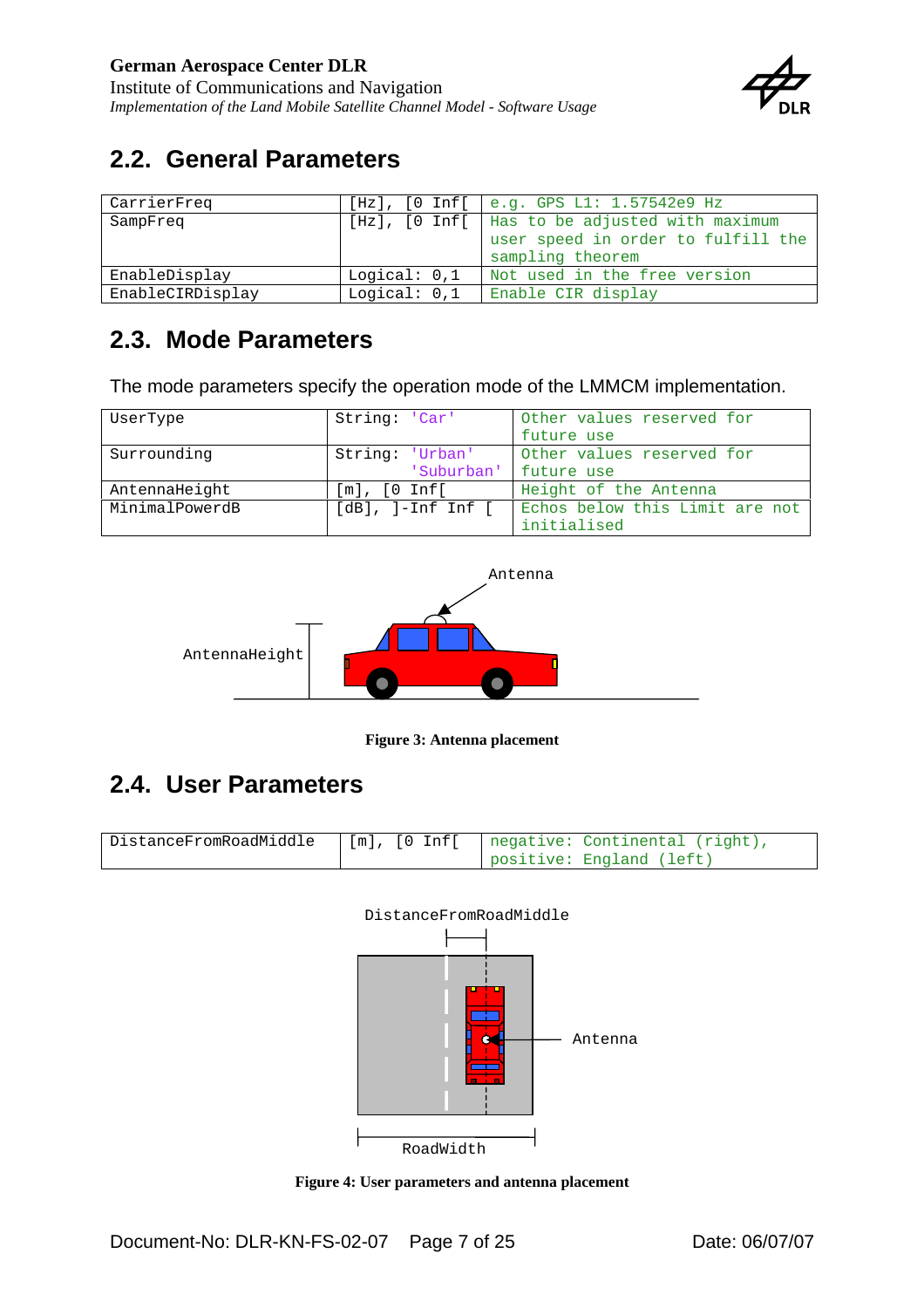<span id="page-7-0"></span>Institute of Communications and Navigation *Implementation of the Land Mobile Satellite Channel Model - Software Usage* 



### **2.5. Graphics Parameters**

| GraphicalPlotArea | $[m]$ , $[0 \; \text{Inf}]$ | Not used in the free version |
|-------------------|-----------------------------|------------------------------|
| ViewVector        |                             | Not used in the free version |
| RoadWidth         | $\sqrt{0}$ Infl<br>im I     | Not used in the free version |

### **2.6. Building Parameters**

The building parameters set up the deterministic and statistical processes for building shaping and placement. There are two rows of buildings that can be switched on. The building rows ca be specified by a shaping process for house width and house height and a placement process, which is governed by a gap placing process. The Ydistance of the building rows is a fixed deterministic value.

| BuildingRow1          | Logical: $0,1$  | logical to switch Building Row<br>right(heading 0 deg) on |
|-----------------------|-----------------|-----------------------------------------------------------|
| BuildingRow2          | Logical: $0,1$  | logical to switch Building Row<br>left (heading 0 deg) on |
|                       |                 |                                                           |
| BuildingRow1YPosition | [m]             |                                                           |
| BuildingRow2YPosition | [m]             |                                                           |
| HouseWidthMean        | [m]             |                                                           |
| HouseWidthSigma       | l m l           |                                                           |
| HouseWidthMin         | l m l           |                                                           |
| HouseHeightMean       | [m]             |                                                           |
| HouseHeightSigma      | [ m ]           |                                                           |
| HouseHeightMin        | [m]             |                                                           |
| HouseHeightMax        | [m]             |                                                           |
| GapWidthMean          | [m]             |                                                           |
| GapWidthSigma         | [m]             |                                                           |
| GapWidthMin           | [m]             |                                                           |
| BuildingGapLikelihood | [ ] , [ 0 , 1 ] | Likelihood of a gap after a<br>building                   |



**Figure 5: Building placement**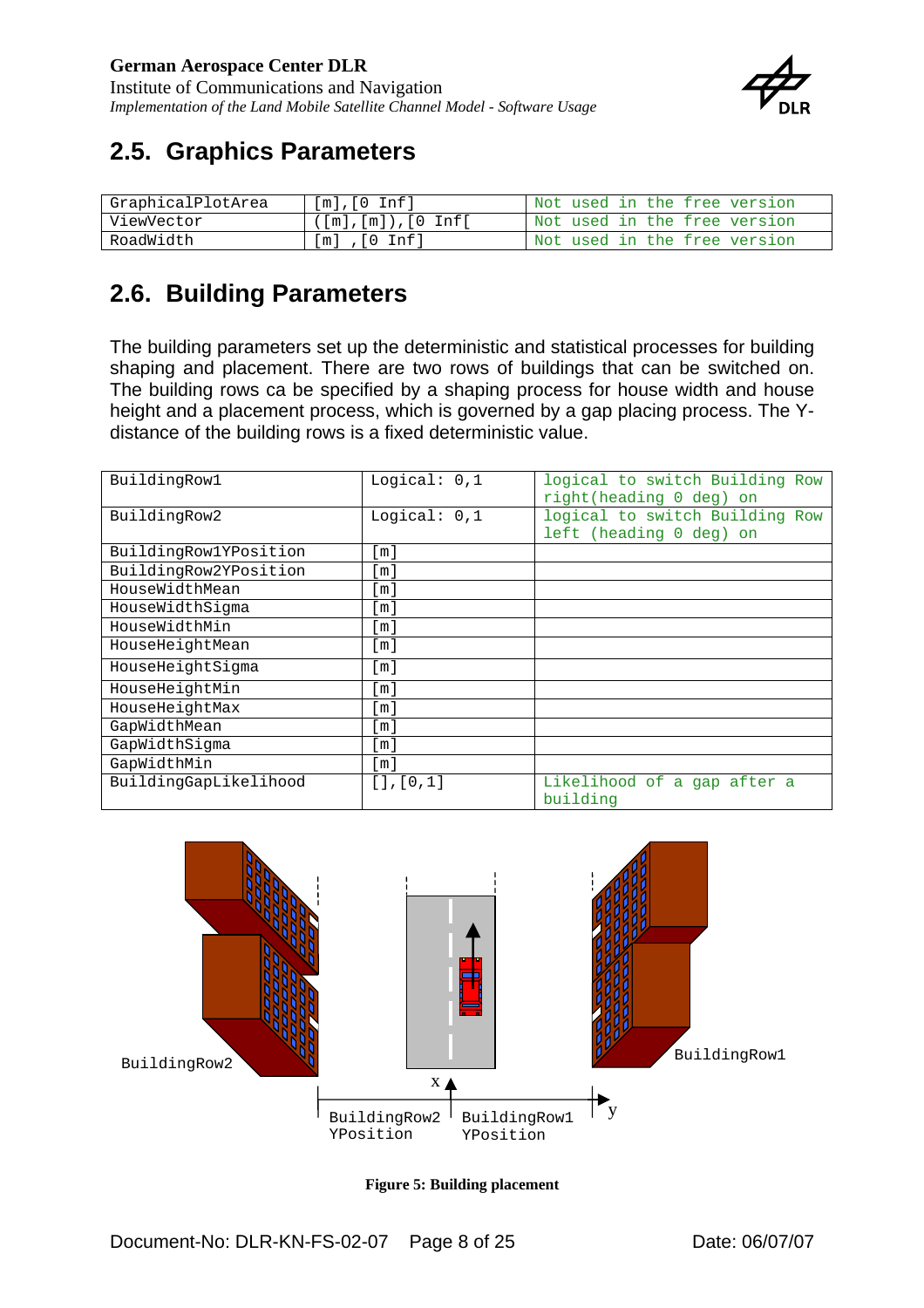

<span id="page-8-0"></span>

**Figure 6: Building shaping and placement processes**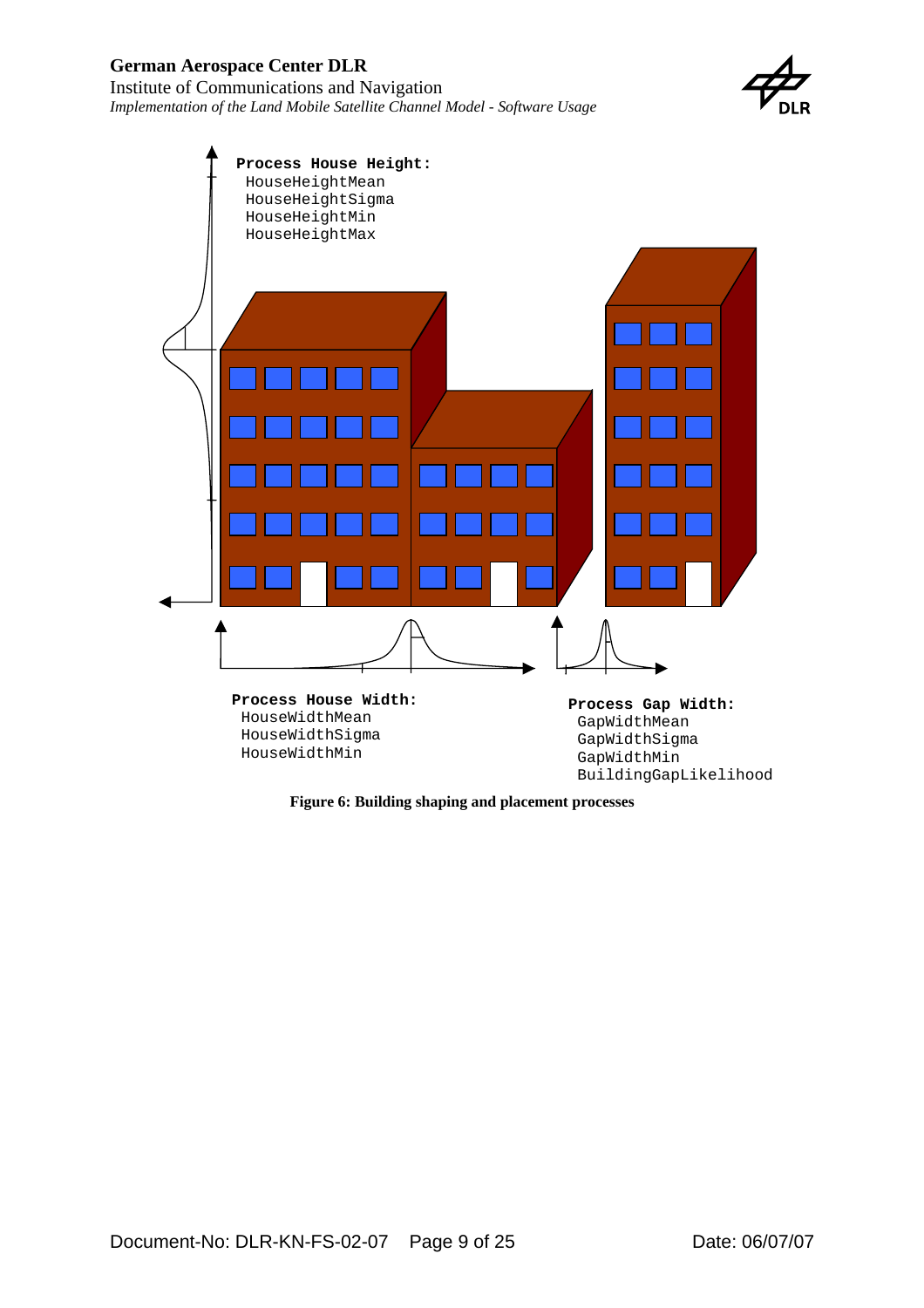<span id="page-9-0"></span>Institute of Communications and Navigation *Implementation of the Land Mobile Satellite Channel Model - Software Usage* 



### **2.7. Tree Parameters**

Unlike the buildings all trees have the same deterministic shape. There a two rows of trees that can be switched on. The placement of both tree rows is controlled by separate statistical placement processes for each row respectively.

| TreeHeight            | [m], [0, Inf[      |                                |
|-----------------------|--------------------|--------------------------------|
| TreeDiameter          | [m], [0, Inf[      |                                |
| TreeTrunkLength       | [m], [0, Inf[      |                                |
| TreeTrunkDiameter     | $[m]$ , $[0, Inf[$ |                                |
| TreeAttenuation       | [dB/m], [0, Inf[   |                                |
| TreeRowlUse           | Logical: $0,1$     | logical switches tree row 1 on |
| TreeRow2Use           | Logical: $0,1$     | logical switches tree row 2 on |
| TreeRow1YPosition     | [m], [0, Inf[      |                                |
| TreeRow2YPosition     | [m], [0, Inf[      |                                |
| TreeRow1YSigma        | [m], [0, Inf[      |                                |
| TreeRow2YSigma        | [m], [0, Inf[      |                                |
| TreeRow1MeanDistance  | [m],[0,Inf[        |                                |
| TreeRow2MeanDistance  | [m], [0, Inf[      |                                |
| TreeRow1DistanceSigma | [m], [0, Inf[      |                                |
| TreeRow2DistanceSigma | [m], [0, Inf[      |                                |



**Figure 7: Tree parameters**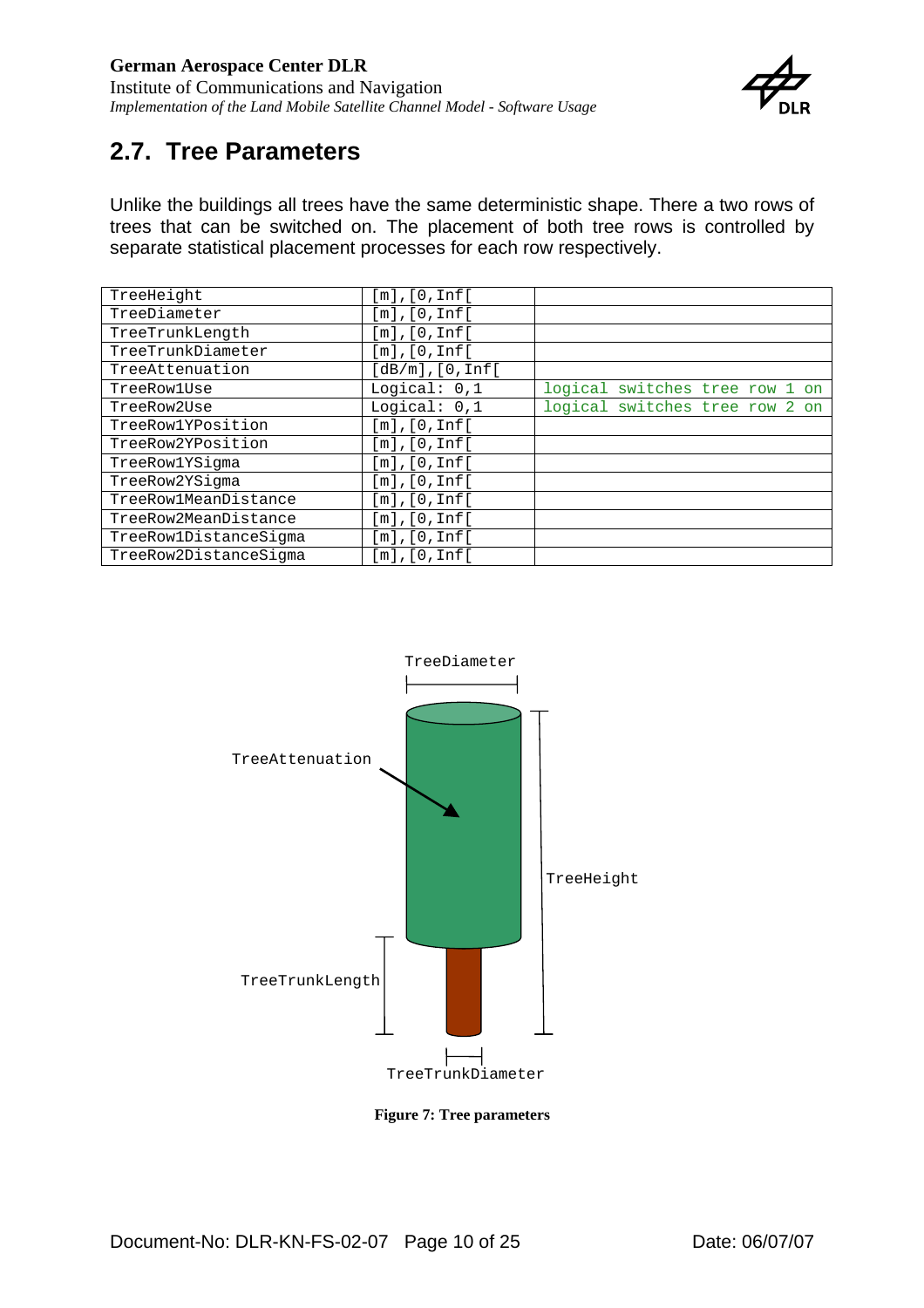#### <span id="page-10-0"></span>**German Aerospace Center DLR**  Institute of Communications and Navigation

*Implementation of the Land Mobile Satellite Channel Model - Software Usage* 





**Figure 8: Tree placement processes**

### **2.8. Pole Parameters**

The handling of poles is similar to the trees. The shape is the same for all placed poles, there are two rows that can be switched on. The pole placement is controlled by separate statistical placement processes again.

| PoleHeight            | m                   |                                |
|-----------------------|---------------------|--------------------------------|
| PoleDiameter          | $\lfloor m \rfloor$ |                                |
| PoleRowlUse           | Logical: $0,1$      | logical switches Pole row 1 on |
| PoleRow2Use           | Logical: $0,1$      | logical switches Pole row 2 on |
| PoleRow1YPosition     | [m]                 |                                |
| PoleRow2YPosition     | $\lceil m \rceil$   |                                |
| PoleRow1YSigma        | $\lceil m \rceil$   |                                |
| PoleRow2YSigma        | $\lceil m \rceil$   |                                |
| PoleRow1MeanDistance  | $\lceil m \rceil$   |                                |
| PoleRow2MeanDistance  | [m]                 |                                |
| PoleRow1DistanceSigma | $\lceil m \rceil$   |                                |
| PoleRow2DistanceSigma | [m]                 |                                |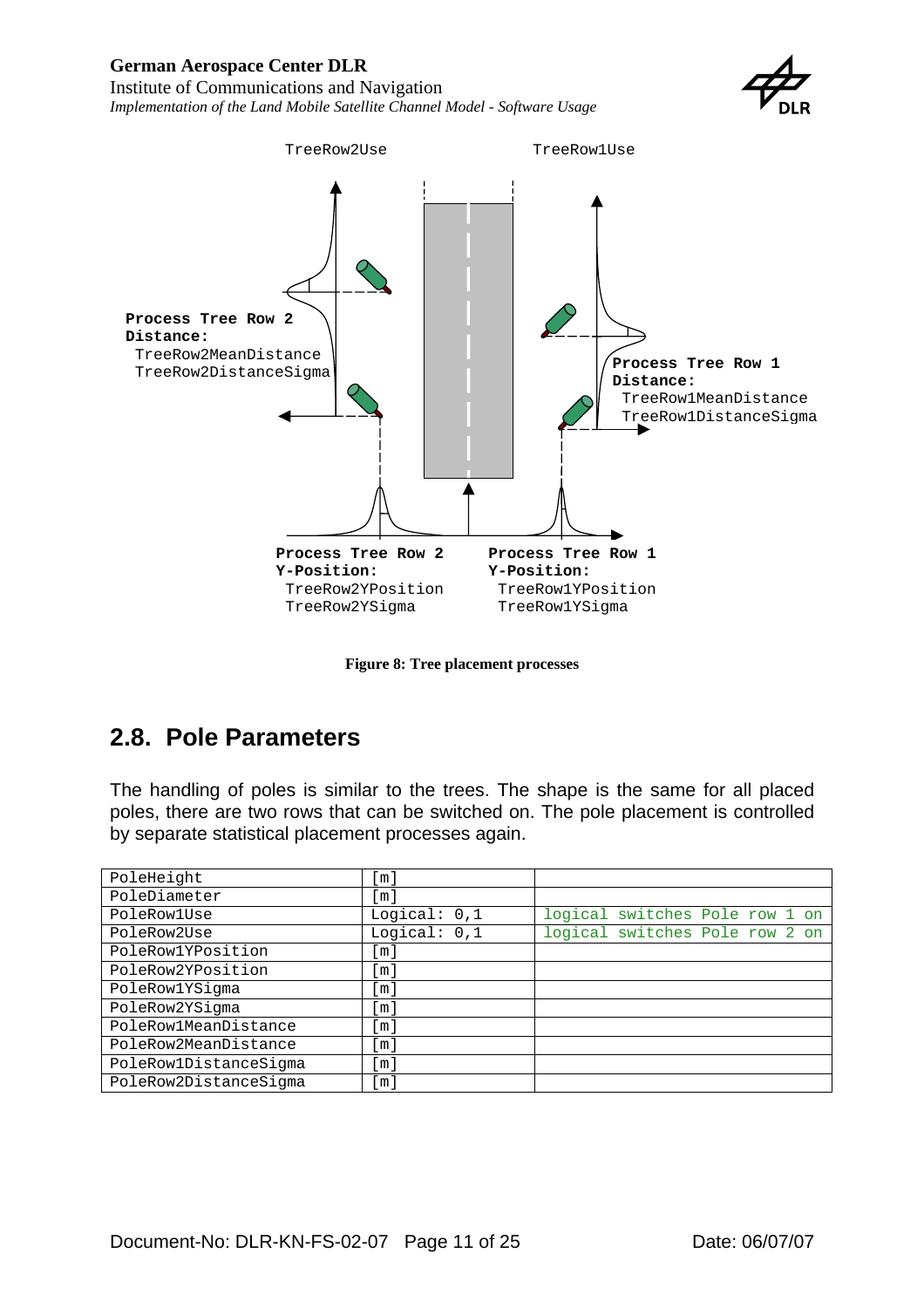

<span id="page-11-0"></span>

**Figure 9: Pole parameters** 



**Figure 10: Pole placement processes**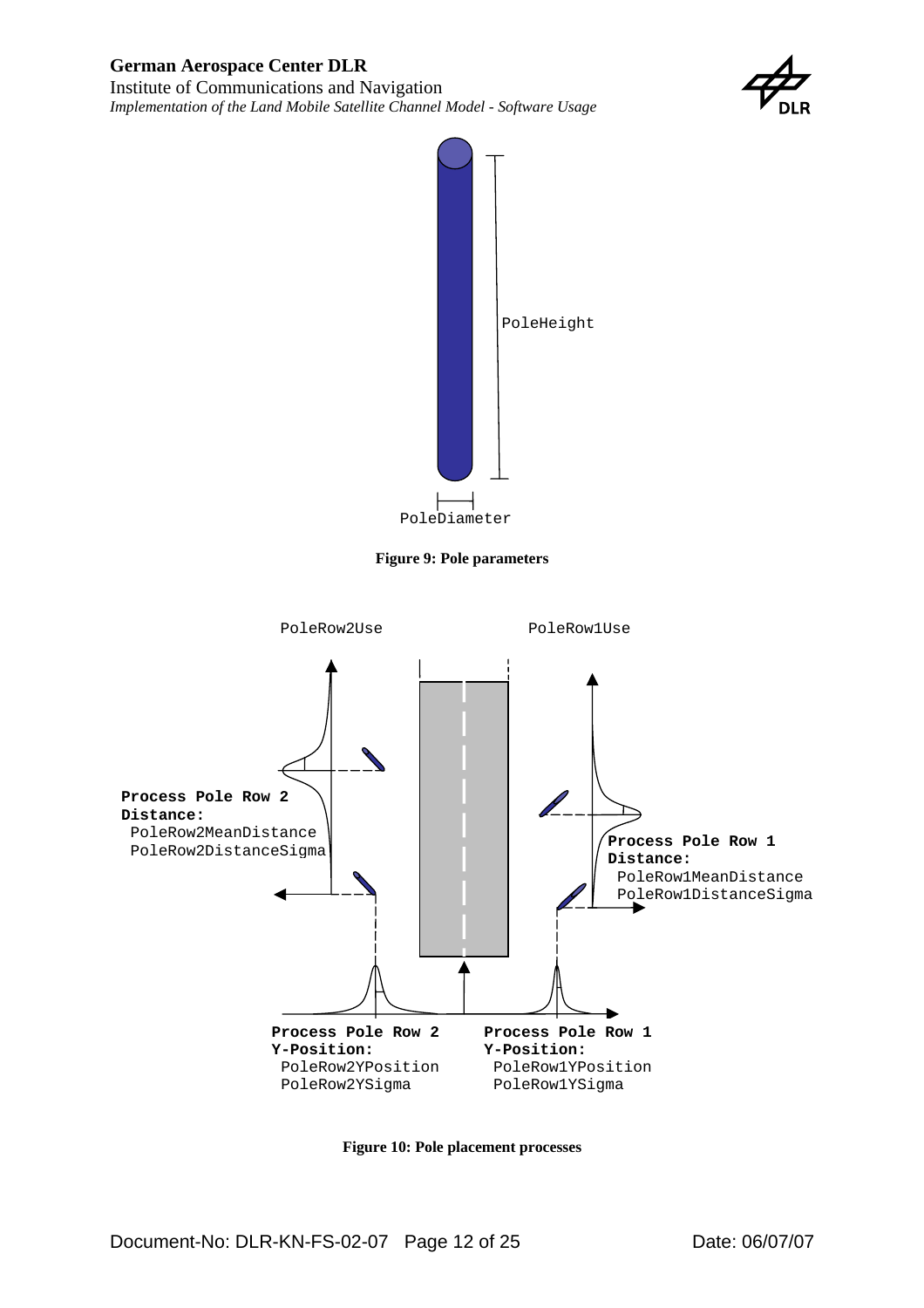

## <span id="page-12-0"></span>**3. Model Handling**

The instance of the class *LandMobileMultipathChannel*, here denoted by *ChannelObject* controls the processes that have been described within the previous section. The method *generate* requires a set of input variables and produces a set of output variables, which are specified now. The instance of the class itself is always the first input argument that has to be handed over to its method. The method gives the instance back as the first output argument. The syntax of the *generat*e method is as follows:

> [ChannelObject, ... LOSCoeff, LOSDelays,... EchoCoeff, EchoDelays, EchoNumbers, ... WayVec, TimeVec]= ... generate( ChannelObject,... ActualSpeed, ActualHeading,... SatElevation, SatAzimuth);

### **3.1. Input Arguments**

The angular input variables are defined in a North/East coordinate system, whereas the model output depends only on the angular difference between the heading and the satellite azimuth.

| ChannelObject |                            | LMMCM class instance               |
|---------------|----------------------------|------------------------------------|
| ActualSpeed   | $[m/s]$ , $[0 \text{Inf}[$ | User speed. Maximum user speed has |
|               |                            | to be adjusted to the chosen       |
|               |                            | sampling rate in order to fulfill  |
|               |                            | the sampling theorem               |
| ActualHeading | [degrees], [0 360]         | User heading relative to north     |
|               |                            | direction                          |
| SatElevation  | [degrees], [0 90]          | Elevation of satellite             |
| SatAzimuth    | $[degrees]$ , $[0 360]$    | Azimuth of satellite relative to   |
|               |                            | north direction                    |

The maximum user speed has to be handled carefully with respect to the model sampling rate, because the sampling theorem can be violated by to high user speed values. With  $c_0$  being the speed of light,  $f_s$  the sampling rate, and  $f_c$  the selected carrier frequency the maximum user speed value that may not be exceeded is

$$
v_{\max} \leq \frac{c_0}{2} \cdot \frac{f_s}{f_c}
$$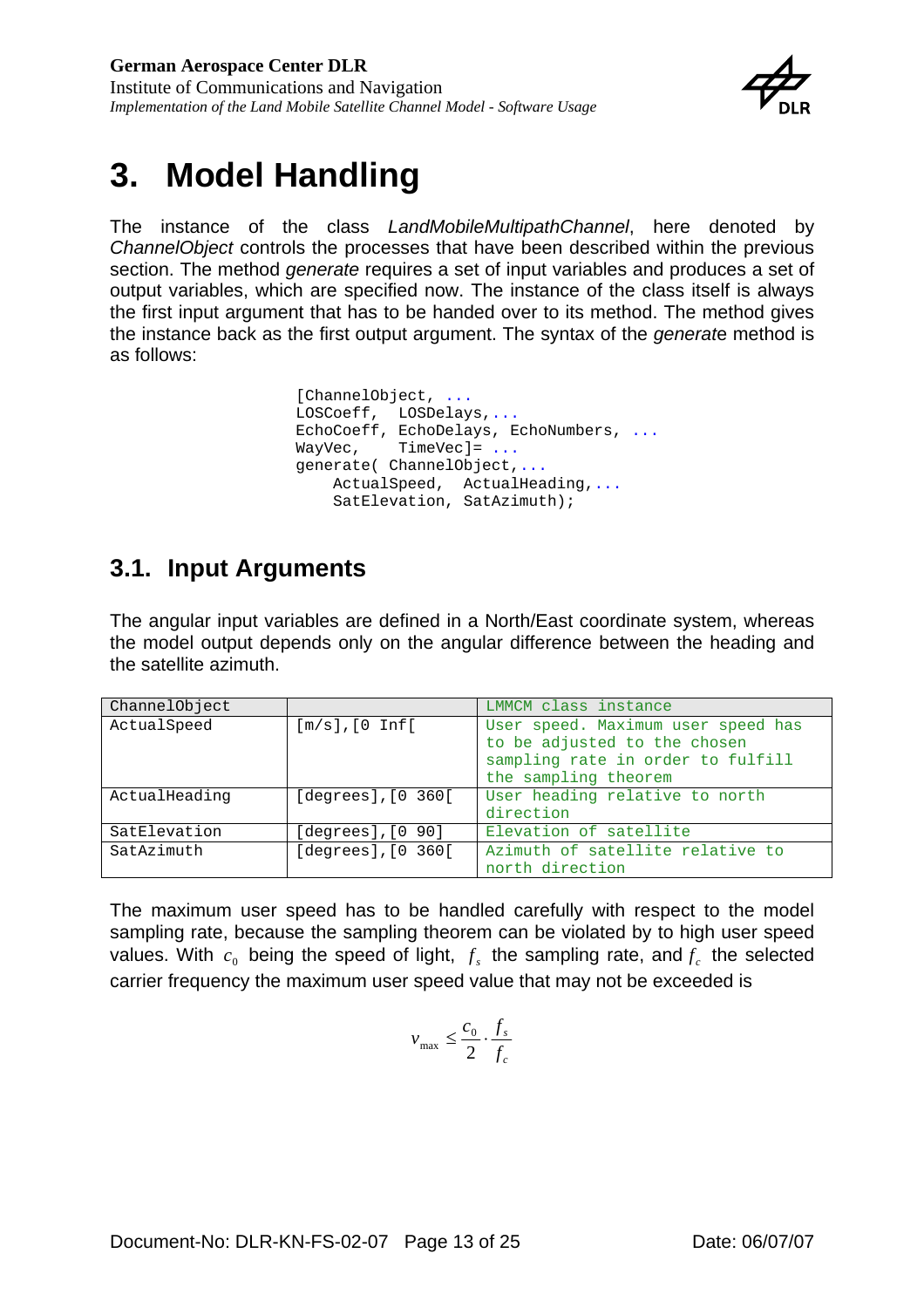

<span id="page-13-0"></span>

**Figure 11: Input Parameters, XY-plane visualization**



**Figure 12: Input Parameters, XZ-plane visualization**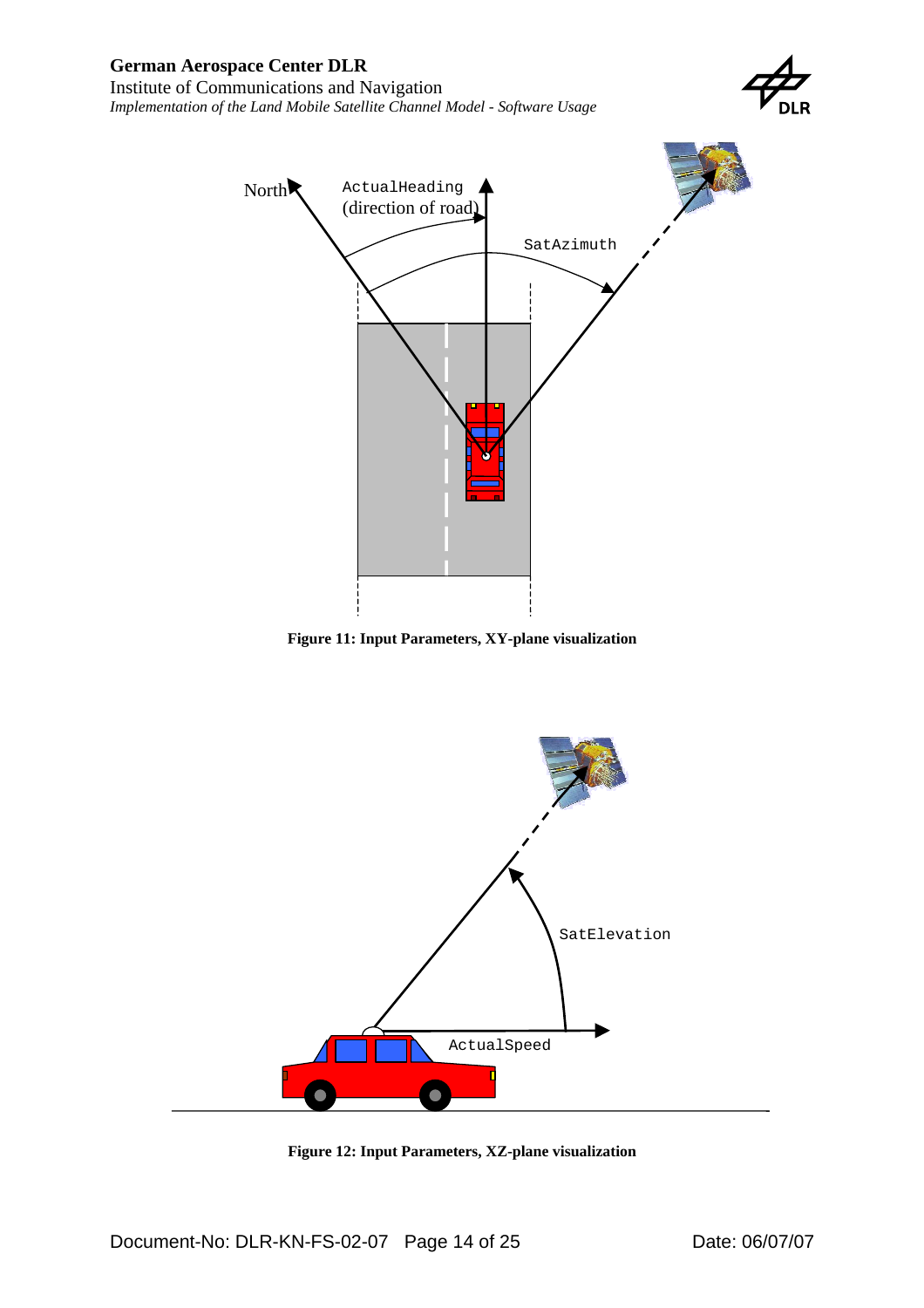<span id="page-14-0"></span>Institute of Communications and Navigation *Implementation of the Land Mobile Satellite Channel Model - Software Usage* 



### **3.2. Output Arguments**

The output of the LMSCM implementation is a complex time-variant channel impulse response (CIR) of the form

$$
h(t,\tau) = \sum_{k=1}^{N(t)} a_k(t) \cdot \delta(\tau - \tau_k(t))
$$

Every time the method *generate* is called the impulse response is calculated for the new time step. As echoes in general have duration of many time instances, every time the impulse response is calculated a vector containing the echo numbers is output from the model, which allows the identification of certain echo. Every time an echo is created within the model it is tagged with a unique number. The echo number is taken from a counter, which is increased every time when an echo is created. The elements within the output vectors correspond to each other, what means the output values

```
EchoCoeff(i), EchoDelays(i), EchoNumbers(i)
```
belong to each other and specify one tap. The LOS path is handled in a special way. Due to diffraction effects that can occur at building obstacles the LOS is split into two or three separate paths for certain geometries. Furthermore the LOS delay differs from zero if it is diffracted at a house front. The LOS output vectors correspond to each other again, so that

```
LOSCoeff(i), LOSDelays(i)
```
specify a LOS tap. The output arguments *WayVec* and *TimeVec* are vectors whose size increases by one every time the method *generate* is called. They contain the history of time and history of the travelled user way.

| ChannelObject |                     | LMMCM class instance             |
|---------------|---------------------|----------------------------------|
| LOSCoeff      | [1x1], [1x2], [1x3] | 1,2 or 3 element vector          |
|               |                     | containing LOS coefficients      |
| LOSDelays     | [1x1], [1x2], [1x3] | 1,2 or 3 element vector          |
|               |                     | containing LOS delay values      |
| EchoCoeff     | [1xM]               | M element vector containing echo |
|               |                     | coefficients                     |
| EchoDelays    | [1xM]               | M element vector containing echo |
|               |                     | delay values                     |
| EchoNumbers   | [1xM]               | M element vector containing echo |
|               |                     | numbers                          |
| WayVec        | [1xT]               | Vector containing the history of |
|               |                     | the travelled way from the model |
|               |                     | initialization to the current    |
|               |                     | time instance                    |
| TimeVec       | [1xT]               | Vector containing the history of |
|               |                     | time instance                    |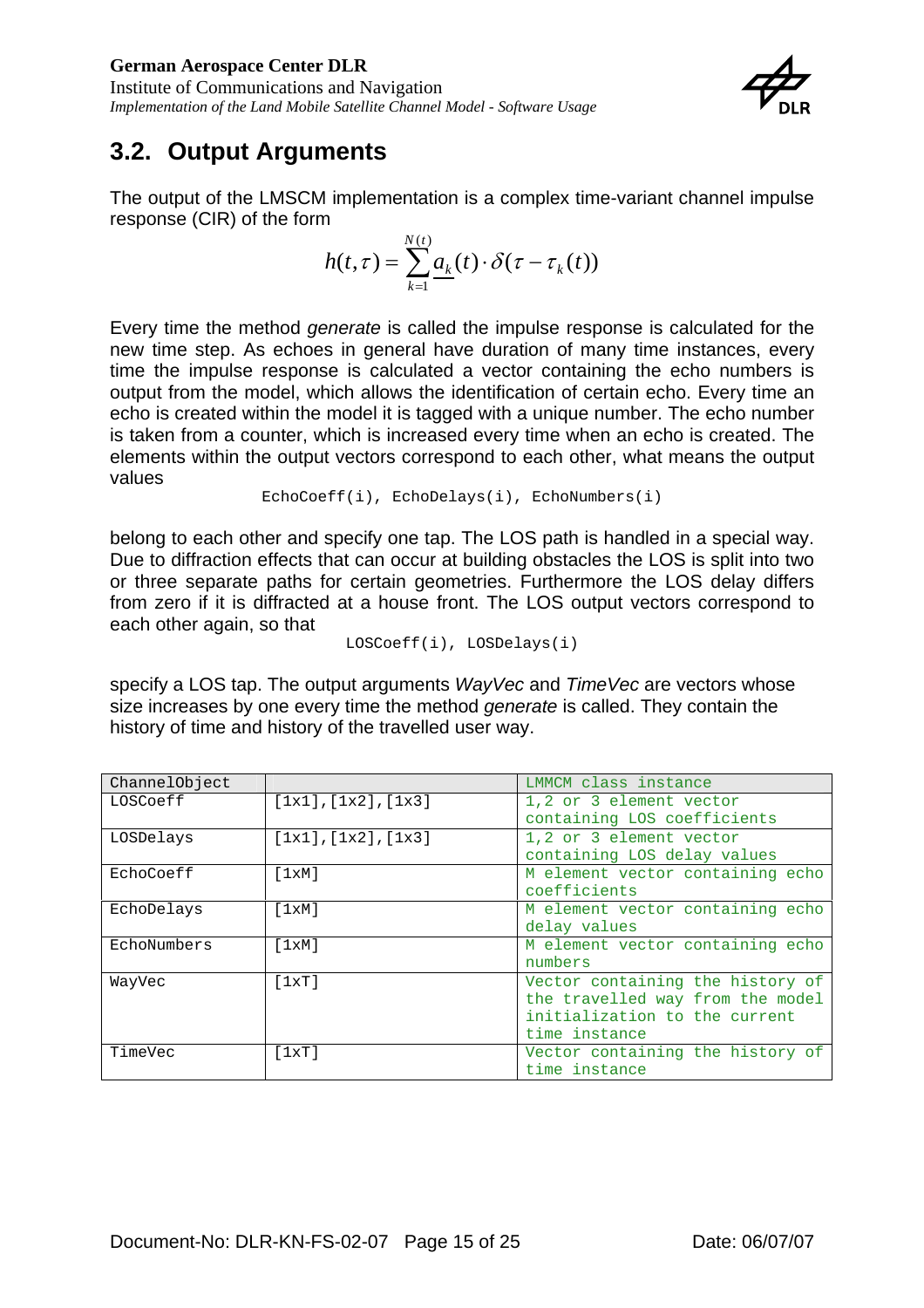#### <span id="page-15-0"></span>**German Aerospace Center DLR**

Institute of Communications and Navigation *Implementation of the Land Mobile Satellite Channel Model - Software Usage* 





**[Figure 13: LMSCM CIR](#page-22-1) output, tap delay line**



**[Figure 14: Splitting of the LOS path into three separate paths due to diffraction at a building obstacle](#page-22-1)**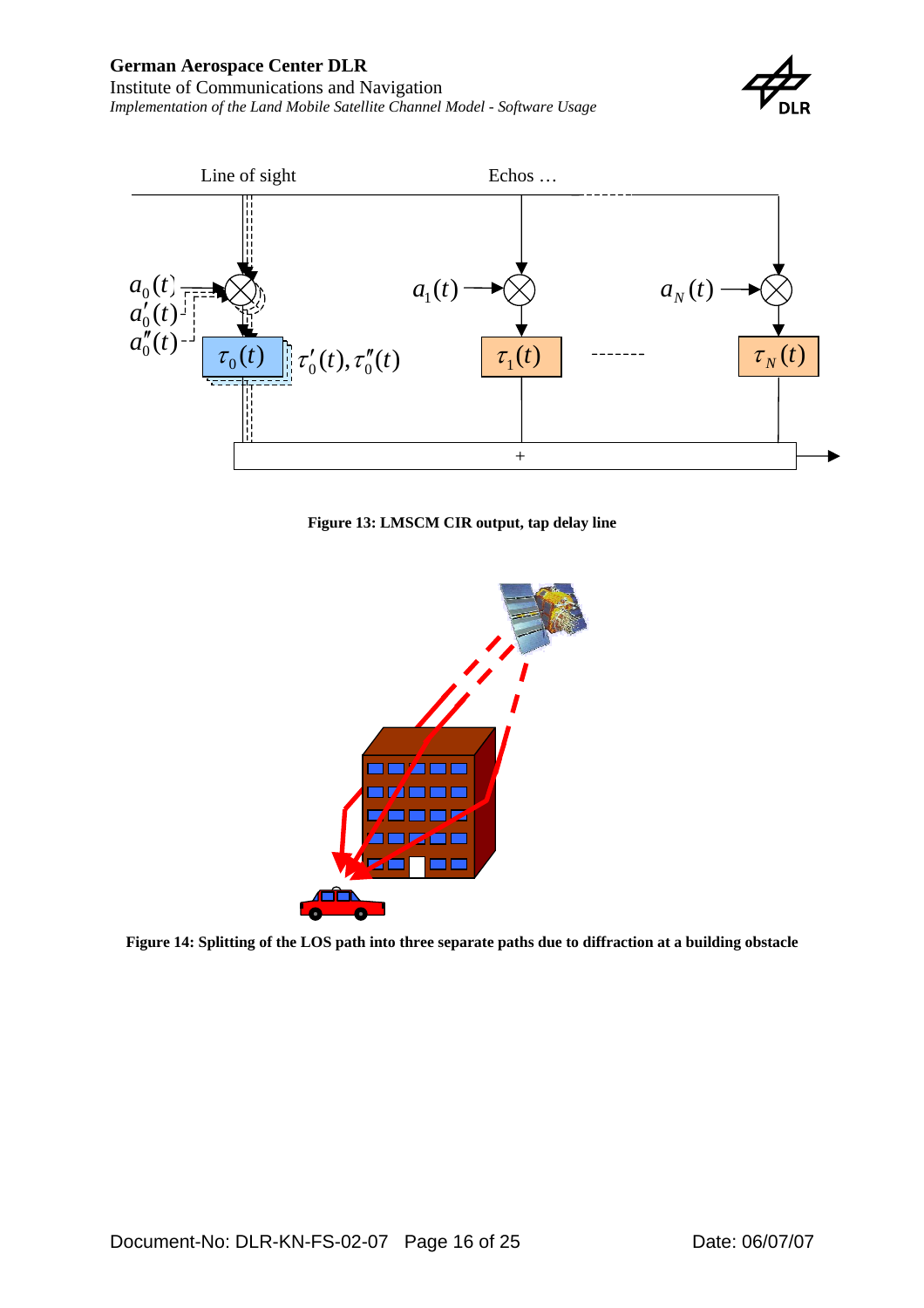

## <span id="page-16-0"></span>**4. Demo Script**

This chapter explains the demo script for the urban car environment, that is provided with the LMSCM implementation. Important steps concerning model handling are highlighted:

```
% LandMobileMultipathChannel_Demo_UrbanCar 
% Version 1.10
```
Clear workspace and screen.

close all clear all clc

Set sampling frequency, maximum demo speed, satellite elevation and azimuth for the demo and the length of the simulation in time samples.

```
Parameters. SampFreq=300; % Hz
Parameters.MaximumSpeed=50; % km/h
Parameters.SatElevation=30; % Deg
Parameters.SatAzimut=-45; % Deg (North == 0, East == 90, 
                             % South == 180, West == 270) 
Parameters.NumberOfSteps=5000;
```
FontSize=12;

Set parameters as described within the previous chapter:

```
% ---- General Parameters ----
ChannelParams.CarrierFreq=1.57542e9; % Hz
ChannelParams.SampFreq=Parameters.SampFreq;
ChannelParams.EnableDisplay=1; % 3D visualization is not 
                                      % available in the free version
ChannelParams.EnableCIRDisplay=1; % enables CIR display
% ---- Mode Parameters ----
ChannelParams.UserType = 'Car';
ChannelParams.Surrounding = 'Urban'; 
ChannelParams.AntennaHeight = 2; % m Height of the Antenna
ChannelParams.MinimalPowerdB=-40; % Echos below this Limit are not 
                                       % initialised
% ---- UserParameters ---
ChannelParams.DistanceFromRoadMiddle=-5; % negative: continental (right), 
                                       % positive England (left)
```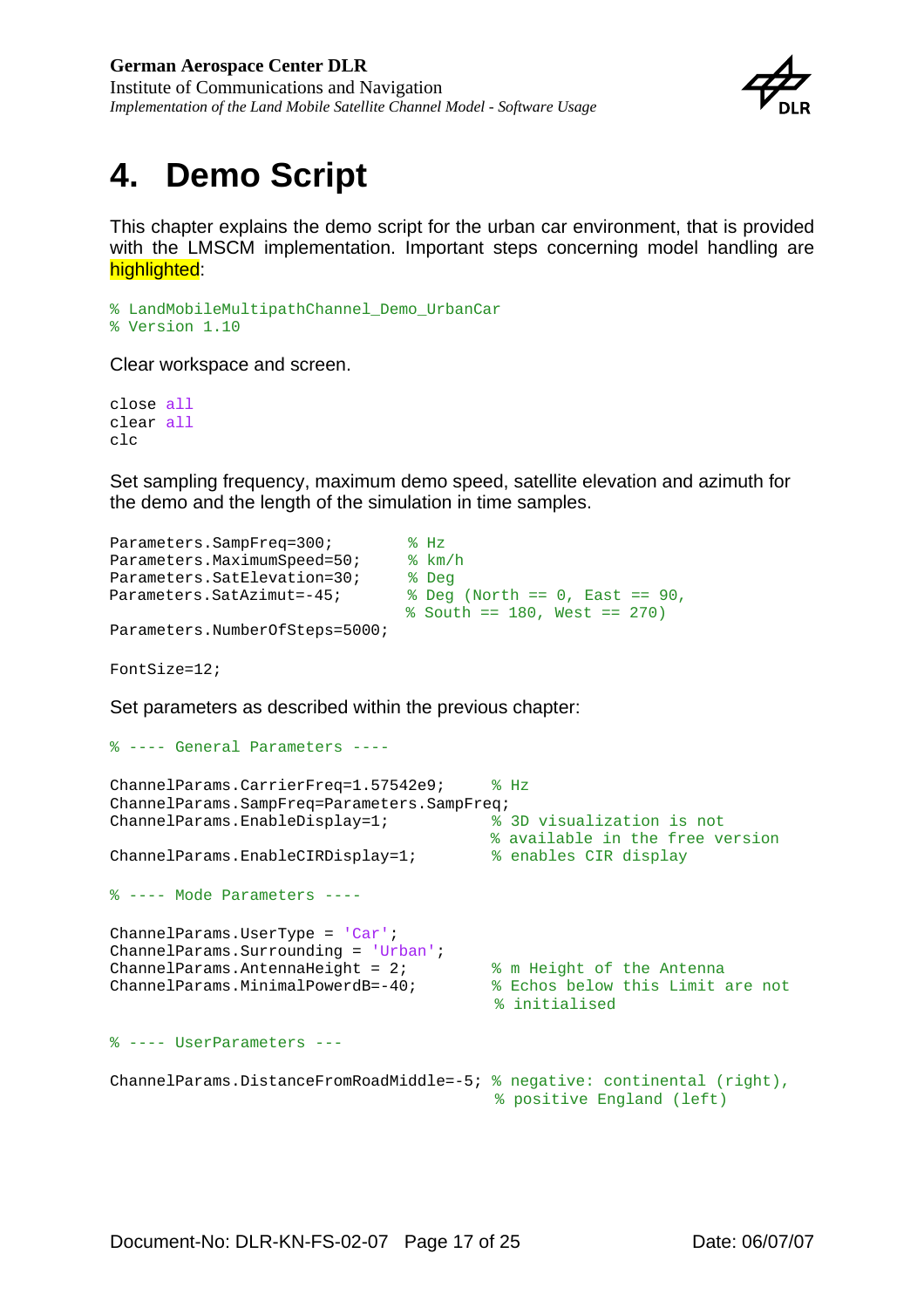% ---- Graphics Parameters ---



```
ChannelParams.GraphicalPlotArea=50; % 
ChannelParams.ViewVector = [-60,20]; % 3D visualization is not 
                                    % available in the free version
ChannelParameters.RoadWidth = 15;% --- Building Params ---
ChannelParams.BuildingRow1=1; % logigal to switch Building Row 
                                    % right(heading 0 deg) on
ChannelParams.BuildingRow2=1; % logigal to switch Building Row 
                                    % left (heading 0 deg) on
ChannelParams.BuildingRow1YPosition=-12; % m
ChannelParams.BuildingRow2YPosition=12; % m
ChannelParams.HouseWidthMean=22; $ m
ChannelParams.HouseWidthSigma=25; % m
ChannelParams.HouseWidthMin=10; % m
ChannelParams.HouseHeightMin=4; \frac{2}{3} m
ChannelParams.HouseHeightMax=50; % m
ChannelParams.HouseHeightMean=16; % m
ChannelParams.HouseHeightSigma=6.4; % m
ChannelParams.GapWidthMean=27; % m
ChannelParams.GapWidthSigma=25; % m
ChannelParams.GapWidthMin=10; % m
ChannelParams.BuildingGapLikelihood=0.18;% lin Value
% --- Tree Params ---
ChannelParams.TreeHeight = 8;<br>
% m
ChannelParams.TreeDiameter = 5; % m
ChannelParams.TreeTrunkLength=2; % m
ChannelParams.TreeTrunkDiameter=.2; % m
ChannelParams.TreeAttenuation = 1.1; % dB/mChannelParams.TreeRow1Use=1; % logical switches tree row 1 on
ChannelParams.TreeRow2Use=1; % logical switches tree row 2 on
ChannelParams.TreeRow1YPosition=-8; % m
ChannelParams.TreeRow2YPosition=8; % m
ChannelParams.TreeRow1YSigma=2; % m
ChannelParams.TreeRow2YSigma=2; % m
ChannelParams.TreeRow1MeanDistance=60; % m
ChannelParams.TreeRow2MeanDistance=40; % m
ChannelParams.TreeRow1DistanceSigma=20; % m
ChannelParams.TreeRow2DistanceSigma=20; % m
% --- Pole Params ---
ChannelParams.PoleHeight = 10; <br> % m
ChannelParams.PoleDiameter = .2; % m
```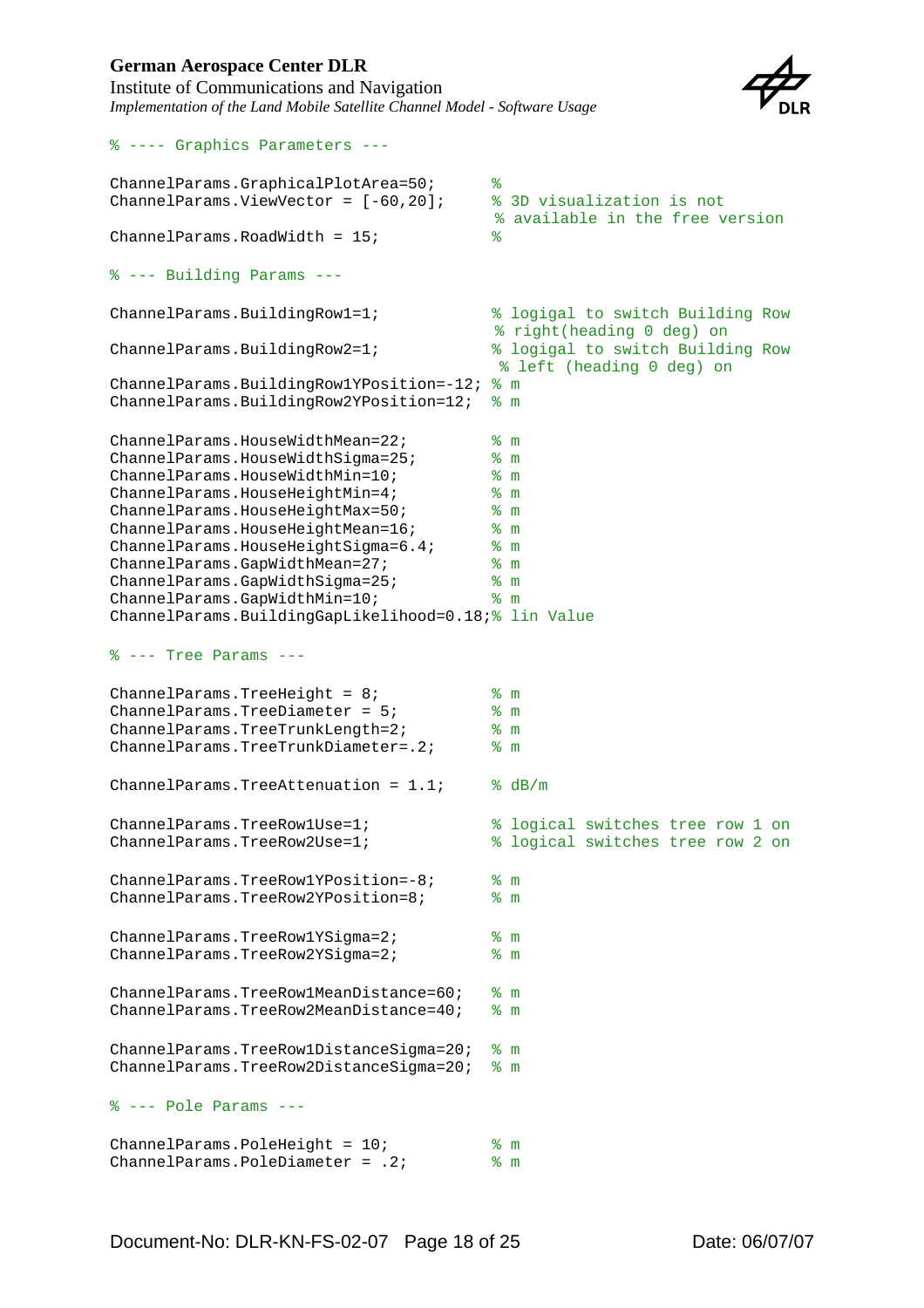### **German Aerospace Center DLR**

Institute of Communications and Navigation *Implementation of the Land Mobile Satellite Channel Model - Software Usage* 



```
ChannelParams.PoleRow1Use=1; % logical switches Pole row 1 on
ChannelParams.PoleRow2Use=0; % logical switches Pole row 2 on
ChannelParams.PoleRow1YPosition=0; % m
ChannelParams.PoleRow2YPosition=10; % m
ChannelParams.PoleRow1YSigma=1;<br>
ChannelParams.PoleRow2YSigma=1;<br>
\% m
ChannelParams.PoleRow2YSigma=1;
ChannelParams.PoleRow1MeanDistance=25; % m
ChannelParams.PoleRow2MeanDistance=10; % m
ChannelParams.PoleRow1DistanceSigma=10; % m
ChannelParams.PoleRow2DistanceSigma=10; % m
% ------------ Initial Settings -------------
% - Anything Below here must not be changed -
% -------------------------------------------
```
Set constants and adjust speed:

Co=2.99e8; % Speed of Light

```
MaximumPossibleSpeed=Co*Parameters.SampFreq/ChannelParams.CarrierFreq/2; % 
To fulfill the sampling Theorem
SamplingTime=1/Parameters.SampFreq;
```
% --- Initialising the channel object ---

Initialize *LandMobileMultipathChannel* object:

```
pause(1)
disp('Initialising the channel ...')
TheChannelObject=LandMobileMultipathChannel(ChannelParams);
```
TimeVec=0; ComplexOutputVec=[];

% --- Specify power and delay bins for output statistics ---

Specify parameters for output statistics:

```
pwrvec = [0:-1:-30]; % power bins in dB
dlyvec = [0:10e-9:500e-9]; % delay bins in s
PowerDelayProfile(1:length(pwrvec),1:length(dlyvec)) = 0; % allocate 
                                                                                 % memory<br>% get step size
pwrstp = (pwrvec(end)-pwrvec(1))/(length(pwrvec)-1); \frac{1}{3} get step size dlvstp = (dlvvec(end)-dlyvec(1))/(length(dlyvec)-1); \frac{1}{3} get step size
dlystp = \frac{1}{\text{dlyvec}(\text{end}) - \text{dlyvec}(1)) / (\text{length}(\text{dlyvec}) - 1)};
```
% --- start simulation ---

Start simulation:

h = waitbar( $0$ , Simulation running ...');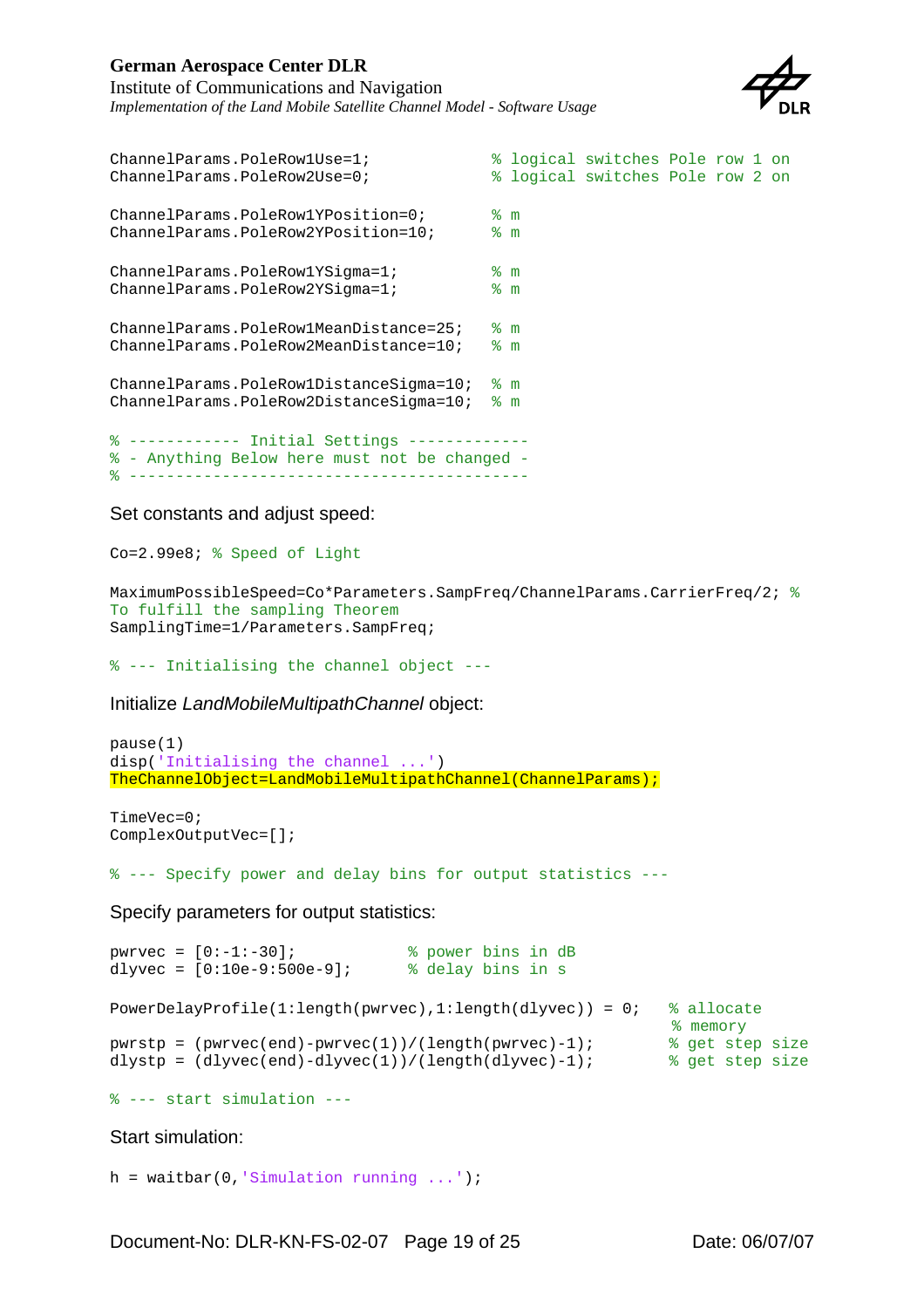

### Initialize CIR display, if enabled:

```
if ChannelParams.EnableCIRDisplay
```

```
 % --- init CIR figure ---
 hh = figure;
 subplot(211)
 xlabel('delay in s')
 ylabel('power in dB')
 axis([-2e-8,40e-8,0,50])
 set(get(hh,'Children'),'YTickLabel',[-40 -30 -20 -10 0 10]);
 hold on
 grid on
plot (0,0,'r') plot (0,0)
 legend ('LOS Paths','Echo Paths')
 subplot(212)
 xlabel('delay in s')
 ylabel('phase in rad')
 axis([-2e-8,40e-8,-pi,pi])
 hold on
 grid on
```
end

Iterate until number of steps is reached:

for dhv=1:Parameters.NumberOfSteps

Calculate time stamp for current iteration:

TimeVec(end)=dhv/Parameters.SampFreq;

Calculate model input values for demo (drunken driver example):

```
 % --- "drunken" driver movement example ---
ActualSpeed=Parameters.MaximumSpeed/2/3.6*(1+sin(TimeVec(end)/3));
SpeedVec(dhv)=ActualSpeed; \frac{1}{8} m/s
 ActualHeading=20*sin(TimeVec(end)/3); % Deg (North == 0, East == 90, 
                                       % South == 180, West == 270)
```
% --- generate CIR ---

Call *generate* method of *LandMobileMultipathChannel* instance:

[TheChannelObject,LOS,LOSDelays,ComplexOutputVec,DelayVec,EchoNumberVec,... WayVec(dhv),TimeVec(dhv)]=generate(TheChannelObject,ActualSpeed,... ActualHeading, Parameters. SatElevation, Parameters. SatAzimut);

waitbar(dhv/Parameters.NumberOfSteps,h)

Document-No: DLR-KN-FS-02-07 Page 20 of 25 Date: 06/07/07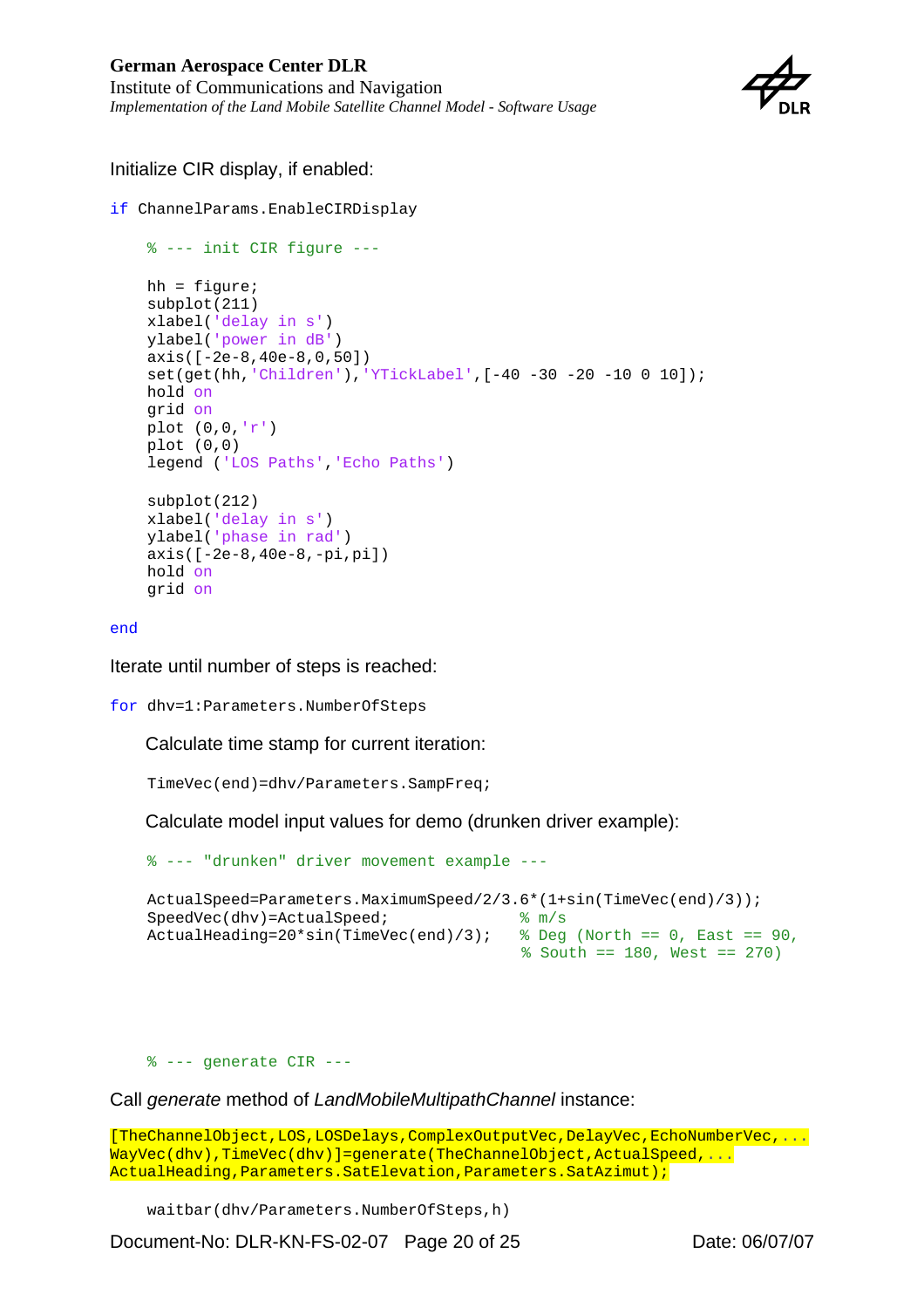### **German Aerospace Center DLR**

Institute of Communications and Navigation *Implementation of the Land Mobile Satellite Channel Model - Software Usage* 



#### Bin output of current time step:

```
\frac{1}{2} --- binning LOS ---
 for sfg = 1:length(LOSDelays)
    dlybin = round(LOSDelays(sfg)/dlystp) + 1; pwrbin = round(20*log10(abs(LOS(sfg)))/pwrstp) + 1;
     if pwrbin<=length(pwrvec) & pwrbin>0 & dlybin<=length(dlyvec)
         PowerDelayProfile(pwrbin,dlybin) = ...
        PowerDelayProfile(pwrbin,dlybin) + 1;
     end
 end 
 % --- binning echoes ---
 for sfg = 1:length(DelayVec)
    dlybin = round(DelayVec(sfq)/dlystp) + 1;
     pwrbin = round(20*log10(abs(ComplexOutputVec(sfg)))/pwrstp) + 1;
     if pwrbin<=length(pwrvec) & pwrbin>0 & dlybin<=length(dlyvec)
         PowerDelayProfile(pwrbin,dlybin) = ...
        PowerDelayProfile(pwrbin,dlybin) + 1;
     end
```
#### end

Display CIR, if enabled:

if ChannelParams.EnableCIRDisplay

```
s --- display CIR ---
     figure(hh);
     subplot(211)
     cla
     Time = dhv/Parameters.SampFreq;
    title(['Channel Impulse Response, T = ',num2str(Time,'%5.2f'),...
            ' s, v = ',num2str(ActualSpeed*3.6,'%4.1f'),' km/h'])
     stem(LOSDelays,40 + 20*log10(abs(LOS)),'r');
     stem(DelayVec,40 + 20*log10(abs(ComplexOutputVec)));
     subplot(212)
    cla 
     stem(LOSDelays,angle(LOS),'r');
     stem(DelayVec,angle(ComplexOutputVec));
 end
```

```
end%
close(h);
```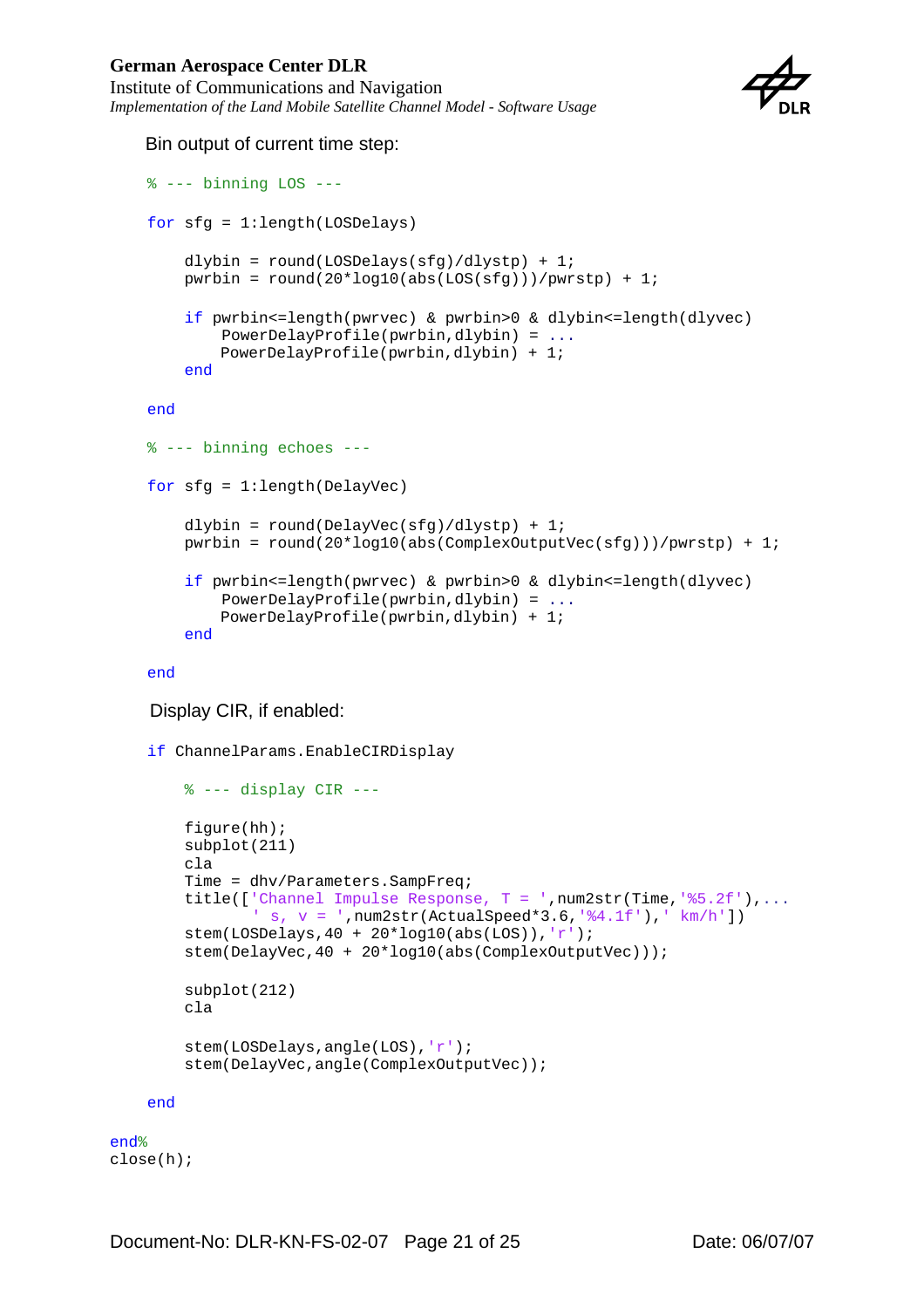

Visualize output as Power Delay Profile:

```
% --- calculate probability density function ---
PowerDelayProfile = PowerDelayProfile/sum(sum(PowerDelayProfile));
% --- display PowerDelayProfile ---
figure
surf(dlyvec,pwrvec,10*log10(PowerDelayProfile+eps),'LineStyle','none',...
     'FaceColor','interp','EdgeLighting','phong');
caxis([-70,-10]);
view(2)
xlabel('delay in s')
ylabel('power in dB')
title('power delay profile - probability density function')
hc = colorbar;set(hc,'YLim',[-70,-10])
clear newYTic YTic
YTic = get(hc,'YTickLabel');
axes(hc);
ax = axis;
dta = (ax(3)-ax(4))/(size(YTic,1)-1);for kk = 1:size(YTic,1)oldYTic(kk,:) = [' ' ];newYTic(kk,:) = [10^*',num2str(str2num(YTic(kk,:))/10),'];
    text(1.2,ax(3)-dta*(kk-1),['10^{',num2str(str2num(YTic(kk,:))/10), ...
          '}'], 'interpreter','tex','horizontalalignment','left',...
          'verticalalignment','middle'); 
end
set(hc,'YTickLabel',oldYTic);
% ---------------------------------
disp(' ' );
disp('Simulation finished');
```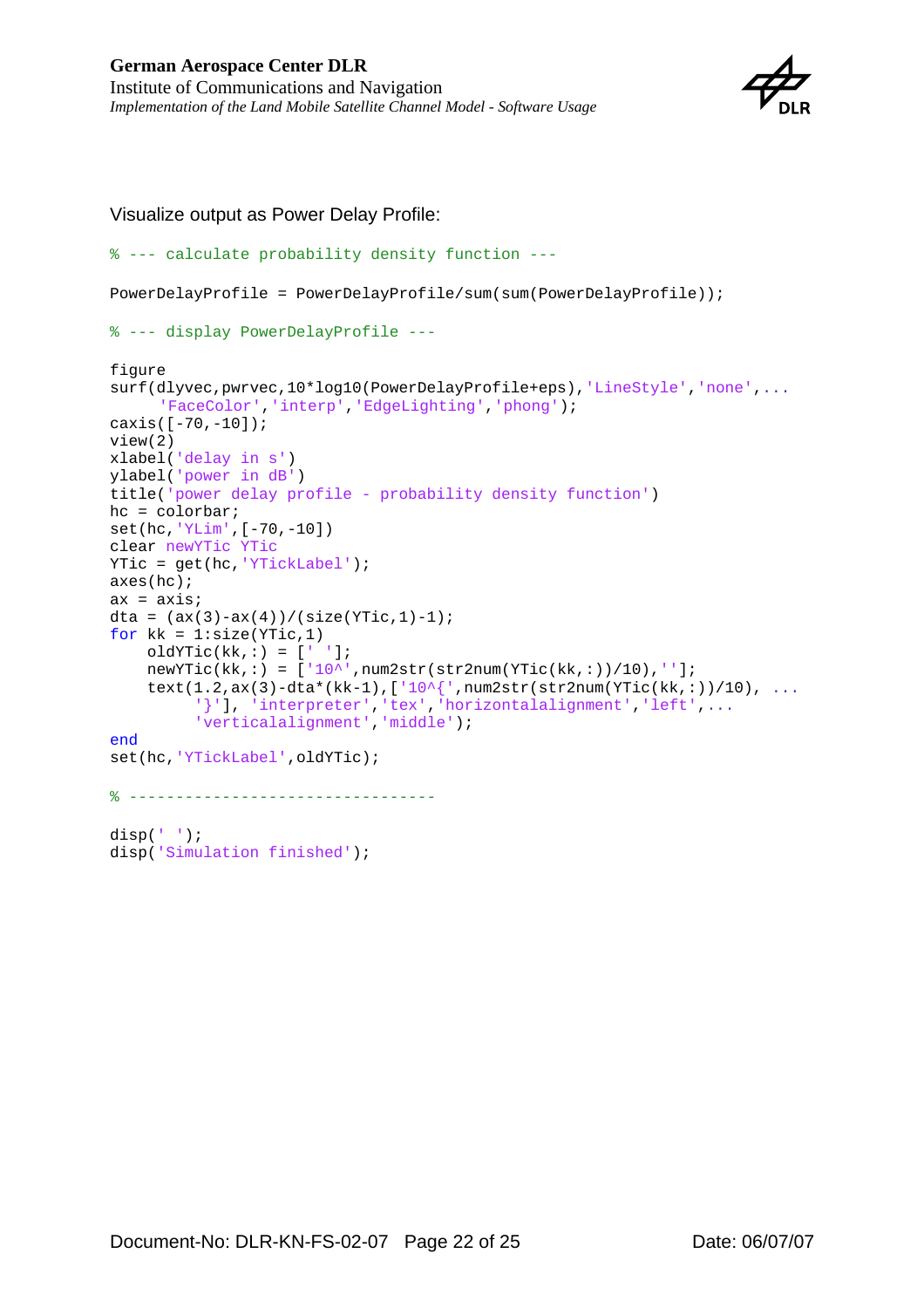

## <span id="page-22-0"></span>**5. References**

- <span id="page-22-1"></span>[1] Alexander Steingaß, Andreas Lehner "Measuring the Navigation Multipath Channel – A Statistical Analysis" ION GPS 2004 Conference, September 21-24, 2004 Long Beach, California USA
- <span id="page-22-2"></span>[2] Alexander Steingaß, Andreas Lehner "A Channel Model for Land Mobile Satellite Navigation" GNSS 2005 Conference, July 19-22, 2005 Munich, Germany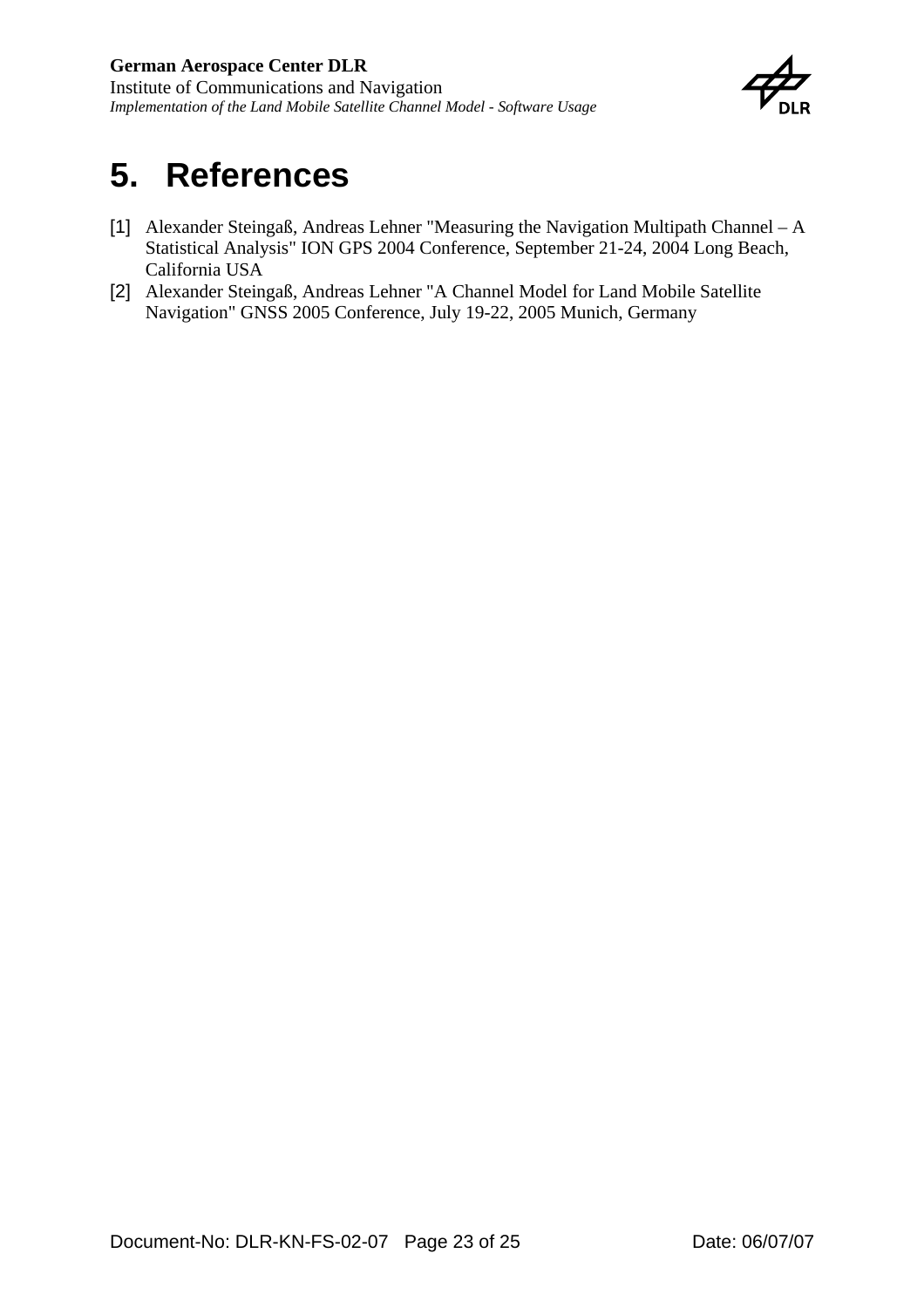### <span id="page-23-0"></span>**German Aerospace Center DLR**

Institute of Communications and Navigation *Implementation of the Land Mobile Satellite Channel Model - Software Usage* 



## **6. List of Figures**

| Figure 14: Splitting of the LOS path into three separate paths due to diffraction at a building |  |
|-------------------------------------------------------------------------------------------------|--|
|                                                                                                 |  |
|                                                                                                 |  |